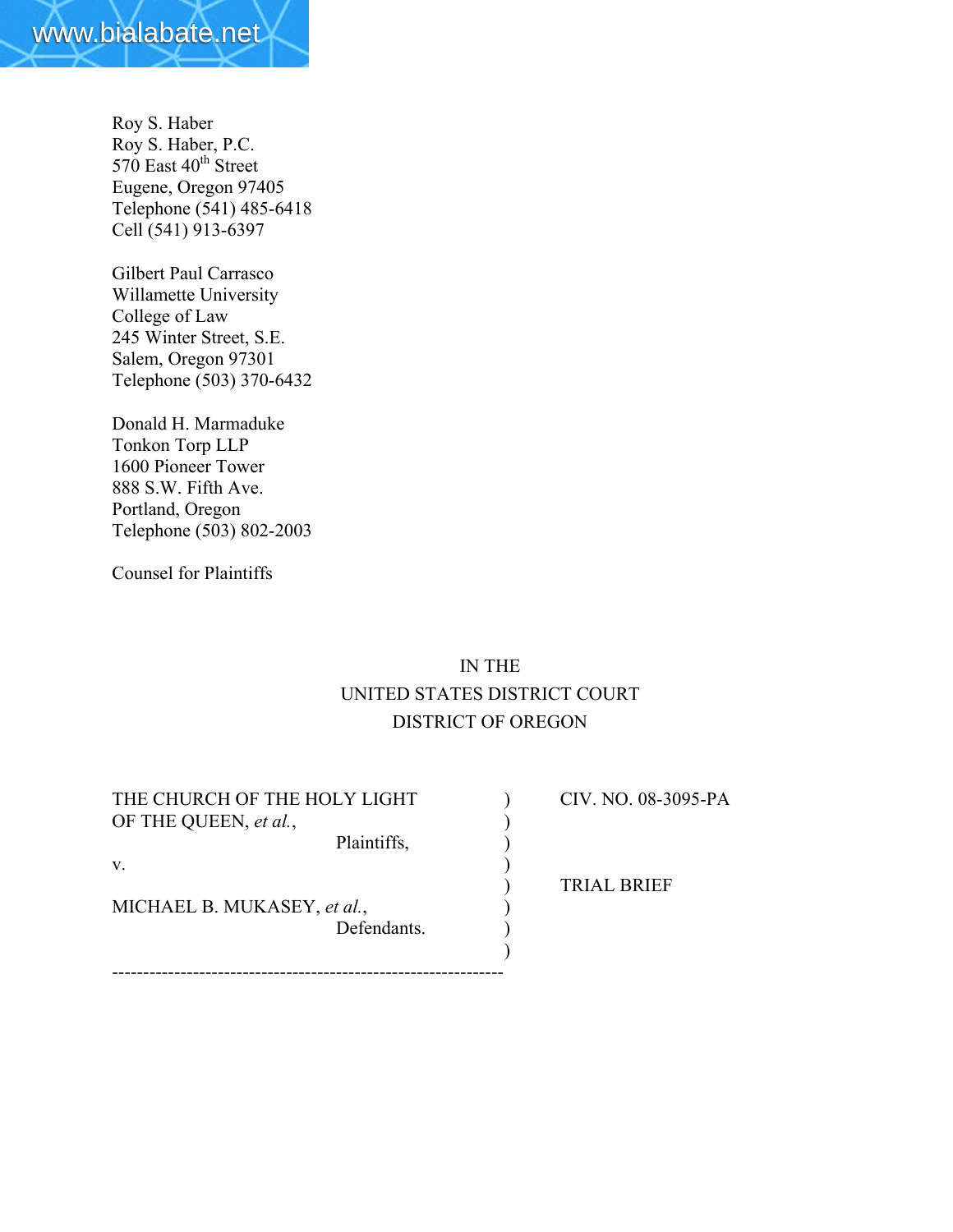## TABLE OF CONTENTS

| I.   |           |    |                                                                                                                                                                                                                                                                                                                         |
|------|-----------|----|-------------------------------------------------------------------------------------------------------------------------------------------------------------------------------------------------------------------------------------------------------------------------------------------------------------------------|
| II.  |           |    |                                                                                                                                                                                                                                                                                                                         |
|      | A.        |    | This Court has Jurisdiction to Hear and Determine the Merits of Plaintiffs'                                                                                                                                                                                                                                             |
|      | <b>B.</b> |    | The Government's Prohibition on the Importation and Use of the Daime Tea<br>Violates the Religious Freedom Restoration Act by Creating a Substantial Burden<br>on the Practice of the Santo Daime Religion that is not Justified by Any<br>Compelling Interest, and Is Not the Least Restrictive Means of Achieving Any |
|      |           | 1. |                                                                                                                                                                                                                                                                                                                         |
|      |           | 2. | The prohibition on the importation and use of the Daime Tea substantially                                                                                                                                                                                                                                               |
|      |           | 3. | The defendants lack any compelling government interest that justifies the                                                                                                                                                                                                                                               |
|      |           |    | A "categorical" interest cannot satisfy RFRA's strict<br>a.                                                                                                                                                                                                                                                             |
|      |           |    | $\mathbf b$ .<br>The sacramental Daime Tea presents no danger to the                                                                                                                                                                                                                                                    |
|      |           |    | The sacramental Daime Tea presents no threat of illicit<br>$\mathbf{c}$ .                                                                                                                                                                                                                                               |
|      |           | 4. | Even if the defendants possessed a compelling government interest in<br>prohibiting the Daime Tea, an outright ban that included religious use is not<br>the least restrictive means of achieving such an interest 18                                                                                                   |
|      | $C$ .     |    | Prohibiting the Santo Daime Church from Ingesting the Daime Tea as a Religious<br>Sacrament, While Another Religious Denomination Is Permitted to Do So,                                                                                                                                                                |
| III. |           |    |                                                                                                                                                                                                                                                                                                                         |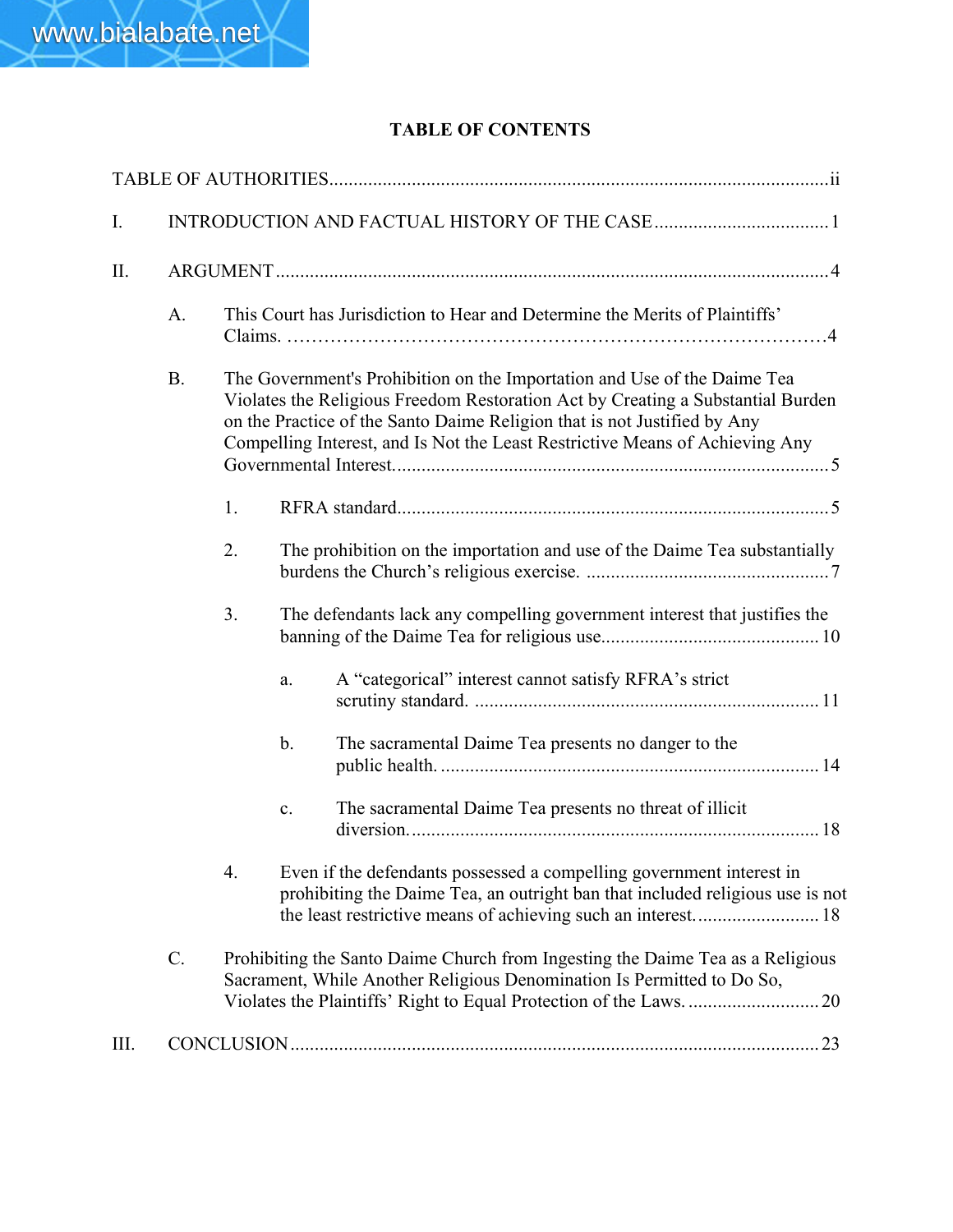## TABLE OF AUTHORITIES

## **Cases**

| Church of the Lukumi Babalu Aye, Inc. v. City of Hialeah, 508 U.S. 520 (1993) 11            |  |
|---------------------------------------------------------------------------------------------|--|
|                                                                                             |  |
|                                                                                             |  |
|                                                                                             |  |
|                                                                                             |  |
| Gonzales v. O Centro Espírita Beneficente União do Vegetal, 546 U.S. 418 (2006) 1           |  |
|                                                                                             |  |
|                                                                                             |  |
|                                                                                             |  |
|                                                                                             |  |
|                                                                                             |  |
| O Centro Espirita Beneficente Uniao Do Vegetal v. Ashcroft, 342 F.3d 1170 (10th Cir. 2003), |  |
| reh'g en banc, O Centro Espirita Beneficente Uniao Do Vegetal v. Ashcroft, 389 F.3d 973     |  |
| $(10th$ Cir. 2004)                                                                          |  |
|                                                                                             |  |
|                                                                                             |  |
|                                                                                             |  |
|                                                                                             |  |
|                                                                                             |  |
|                                                                                             |  |
|                                                                                             |  |
|                                                                                             |  |
|                                                                                             |  |
| Thomas v. Review Bd. of Indiana Employment Security Div., 450 U.S. 707 (1981) 6, 14         |  |
|                                                                                             |  |
|                                                                                             |  |
|                                                                                             |  |
|                                                                                             |  |
|                                                                                             |  |
|                                                                                             |  |
|                                                                                             |  |

## Statutes

| COMPREHENSIVE DRUG ABUSE PREVENTION AND CONTROL ACT OF 1970, Title II, 21 U.S.C. §                   |
|------------------------------------------------------------------------------------------------------|
|                                                                                                      |
|                                                                                                      |
|                                                                                                      |
| National Prohibition Act, Pub. L. No. 66, tit. 11, § 6, 41 Stat. 305, 311 (1919), repealed by Act of |
|                                                                                                      |
| Religious Land Use and Institutionalized Persons Act of 2000, 42 U.S.C. § 2000cc-5(7)(A)5            |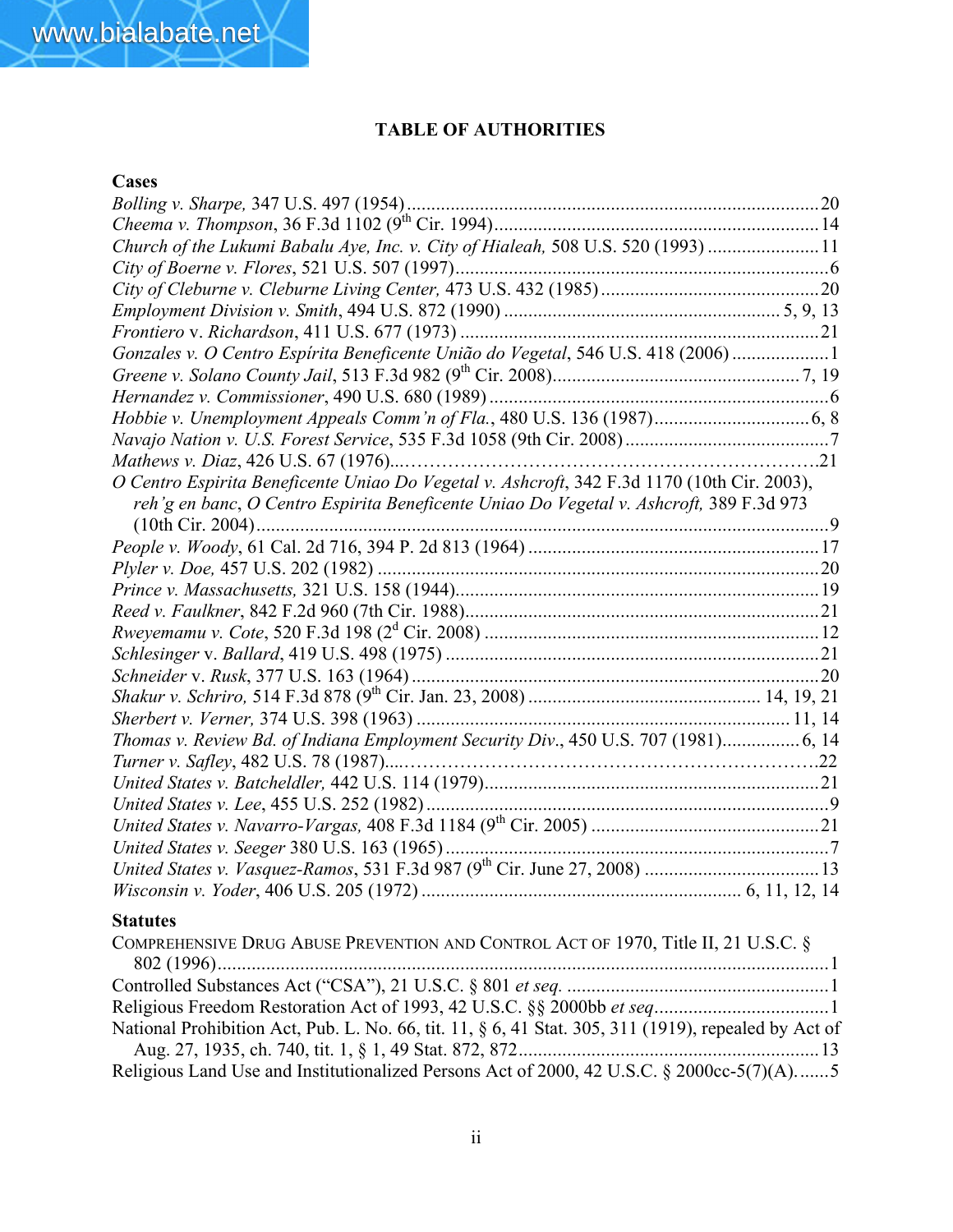

## Other Authorities

| Clark, Guidelines for the Free Exercise Clause, 83 HARV. L. REV. 327 (1969) 13    |  |
|-----------------------------------------------------------------------------------|--|
| NATIONAL INSTITUTE ON DRUG ABUSE, EPIDEMIOLOGIC TRENDS IN DRUG ABUSE, PROCEEDINGS |  |
|                                                                                   |  |
|                                                                                   |  |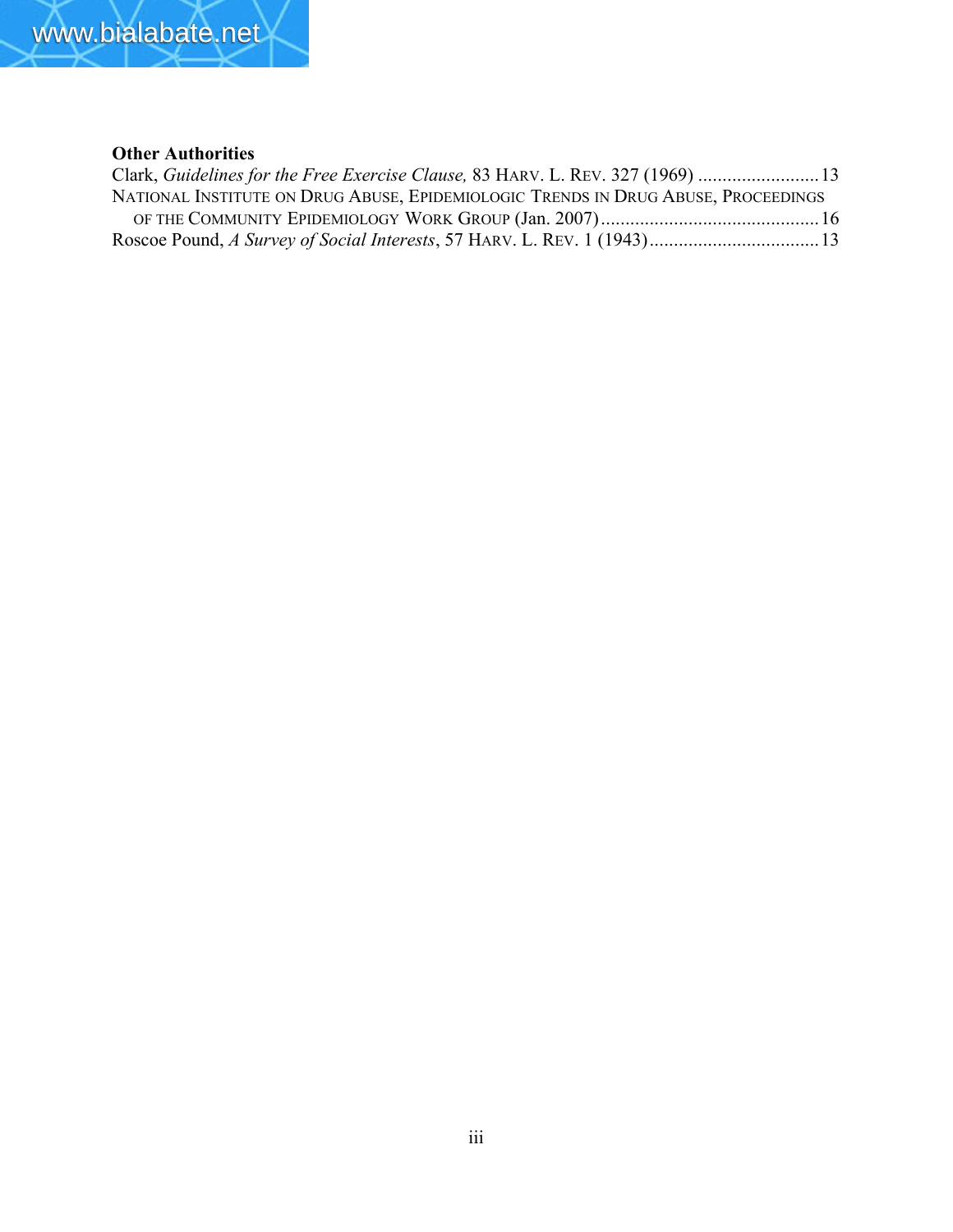### I. INTRODUCTION AND FACTUAL HISTORY OF THE CASE

This is a suit brought by the Christian CHURCH OF THE HOLY LIGHT OF THE QUEEN ("CHLQ") (a.k.a. "The Santo Daime Church") of Ashland, Oregon, a religion with origins in the Amazon Rainforest, its minister ("Padrinho"), Jonathan Goldman, and the other named plaintiffs who are members of the Santo Daime faith and reside in Oregon. Plaintiffs seek injunctive and declaratory relief against the defendants to enjoin them from enforcing the Controlled Substances Act ("CSA"), 21 U.S.C. § 801 *et seq.*, in such a manner as to prevent the plaintiffs from importing and ingesting the Daime Tea,<sup>1</sup> a central element of their religious exercise. These restrictions on plaintiffs' religious exercise and differential treatment between religious denominations violates the Religious Freedom Restoration Act ("RFRA") of 1993, 42 U.S.C. §§ 2000bb *et seq*., and the Fifth Amendment to the Constitution of the United States. Furthermore, as discussed below, the ongoing harms suffered by plaintiffs demonstrate that their claims are ripe for review and that they need not exhaust any administrative remedies. The government argues that it is not the role of this Court to enforce civil and constitutional rights in this sphere. However, as the Supreme Court held in the related case of *Gonzales v. O Centro Espírita Beneficente União do Vegetal*, 546 U.S. 418 (2006):

We have no cause to pretend that the task assigned by Congress to the courts under RFRA is an easy one. Indeed, the very sort of difficulties highlighted by the Government here were cited by this Court in deciding that the approach later mandated by Congress under RFRA was not required as a matter of constitutional law under the Free Exercise Clause. See [Employment Division, Dept. of Human Resources of Oregon v.] Smith, 494 U.S. [872], at 885-890, 110 S. Ct. 1595 [(1990)]. But Congress has determined that courts should strike sensible balances, pursuant to a compelling interest test that requires the Government to address the

<sup>1</sup> The Daime Tea is brewed in the Amazon Rainforest in Brazil from two plants that are native to that region. It contains trace amounts of dimethyltryptamine ("DMT"), which is a Schedule I Controlled Substance, but neither the Daime Tea itself nor its component plant sources are listed as controlled substances. *See* COMPREHENSIVE DRUG ABUSE PREVENTION AND CONTROL ACT OF 1970, Title II, 21 U.S.C. § 802 (1996).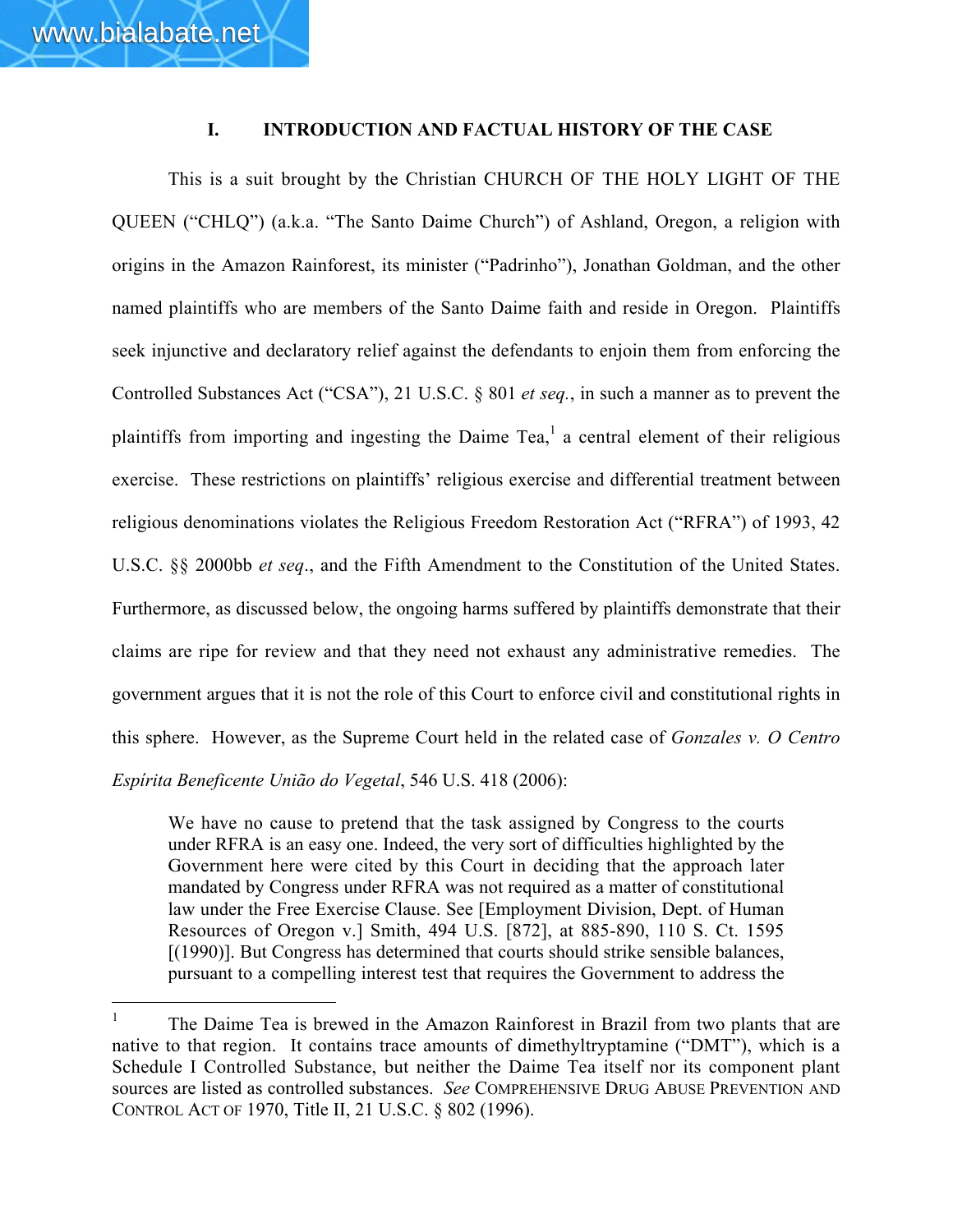particular practice at issue.

#### 546 U.S. 418, 439 (2006).

As plaintiffs will demonstrate at trial, they are members of the Santo Daime Church and hold the sincere religious belief that ingestion of the Daime Tea is a central element of their religious exercise. The Santo Daime Church originated in the early 1920s in the Amazon region of Brazil. Its founder, Mestre Raimundo Irineu Serra, worked as a rubber tapper in the Amazon forest and became familiar with several Indian groups living in both Brazil and Peru. The religious practices of many indigenous tribes in the Amazon have for thousands of years involved the brewing and drinking of a sacramental tea often called "*ayahuasca*," a Quechua term meaning "vine of the souls." Plaintiffs believe that the sacramental Tea contains a divine being of the forest who is the same being as Christ, and who reveals His doctrines and teachings through hymns, which are the liturgy of the Santo Daime religion. The Holy Daime Tea is not simply the sacrament, but embodies the Divine and is itself considered and prayed to as the Deity.

The Daime Tea is prepared by boiling the bark and stems of *Banisteriopsis caapi* together with the leaves of another plant, *Psychotria viridis*. The preparation of the Daime Tea is undertaken in very strict rituals involving singing and prayer. The Tea is unique in that its pharmacological activity is dependent on a synergistic interaction between the active alkaloids in both plants. The leaves of the *Psychotria viridis* contain minute amounts of the indole alkaloid, DMT. DMT is not itself active when ingested orally because DMT is metabolized in the stomach by monoamine oxide ("MAO") and, therefore, never reaches the bloodstream. However, the bark of the *Banisteriopsis caapi* contains harmine which is an MAO inhibitor; the interaction between the substances in these two plants is the basis for the physiological action of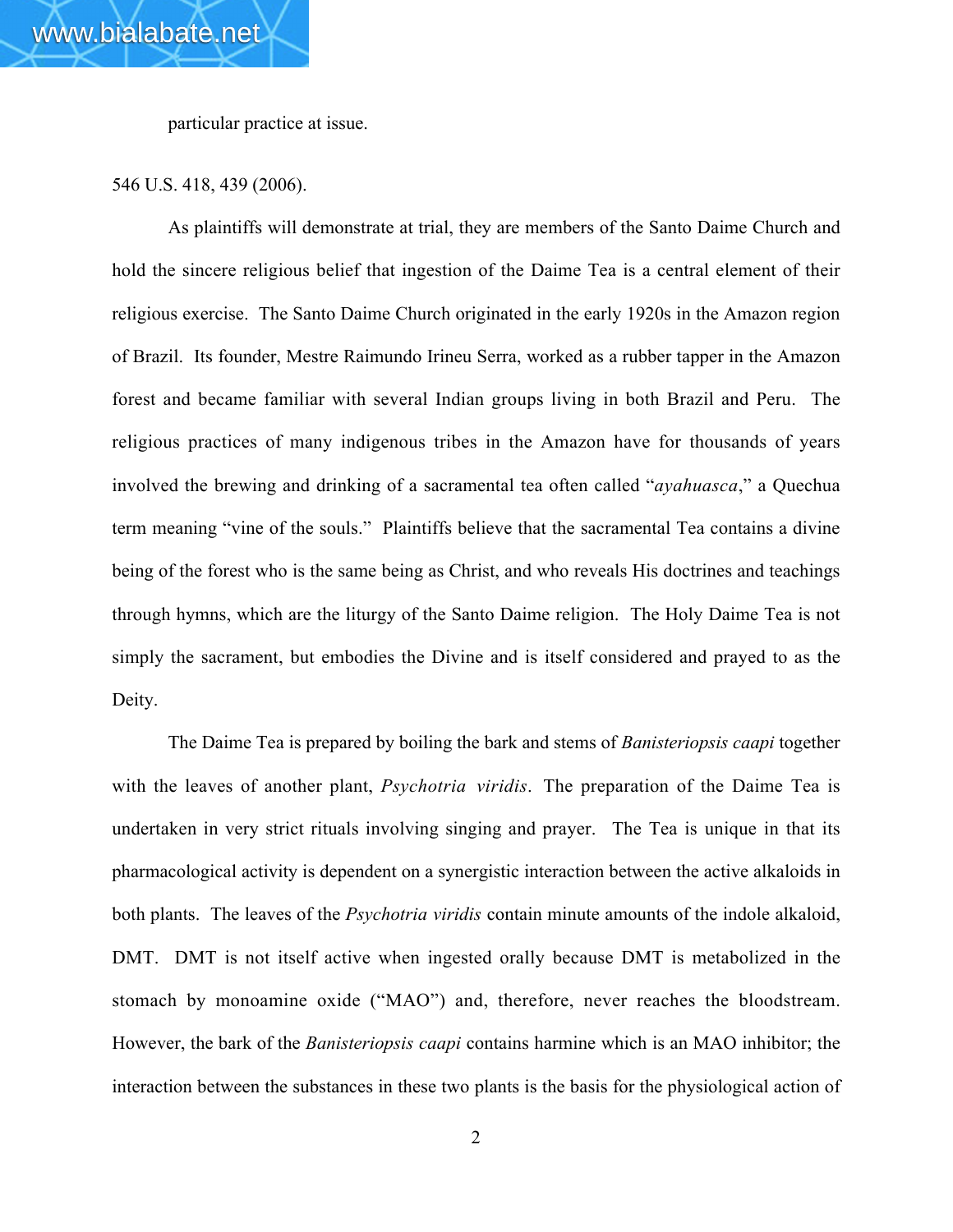the Tea.

When properly prepared and ingested, the Daime Tea provides a direct communion between the plaintiffs' inner spirit and the Divine. The vine and leaf are not dissimilar to the bread and wine consumed in Catholic and some Protestant churches, which can provide a direct experience with Christ. As described in detail, *infra,* the Daime Tea has no harmful effect on plaintiffs. In fact, as recognized by the Brazilian Government's CONFEN<sup>2</sup> Report:

The followers of the sects appear to be calm and happy people. Many of them attribute family reunification, regained interest in their jobs, finding themselves and God, etc., to the religion and the tea. . . . The ritual use of the tea does not appear to be disruptive or to have adverse effects upon the social interactions of the various sects' followers. On the contrary, it appears to orient them towards seeking social contentment in an orderly and productive manner.

Furthermore, there is no realistic danger of illicit diversion of the Daime Tea for non-religious use. In fact, there is no reason whatsoever — much less a compelling governmental interest —that can justify the government's position that the Church's sacrament must be banned.

In 1993, plaintiffs in this case were authorized by the Santo Daime Mother Church leaders in Brazil to provide the Daime Tea at Church services. The Santo Daime Church is incorporated as a non-profit corporation in Oregon and has tax-exempt status as a  $\S$  501(c) (3) organization under the Internal Revenue Code. It is also recognized as a Church pursuant to  $\S$  509(a) (1) and  $\S$  170 (b) (1) (a) (i) of the Internal Revenue Code.

On May 20, 2000, defendants intercepted a delivery of Daime Tea legally shipped from Brazil to plaintiff Goldman. Defendants surveilled a clandestine delivery of the Tea to Mr. Goldman, arrested him, and took him to jail.<sup>3</sup> According to the government, the reason for the

 $\frac{2}{3}$  Brazilian Federal Narcotics Council (CONFEN).

<sup>3</sup> One day later, a shipment of *hoasca* Tea (a tea made from the same ingredients as the Daime Tea) was being delivered to the UDV in New Mexico, was intercepted by defendants, and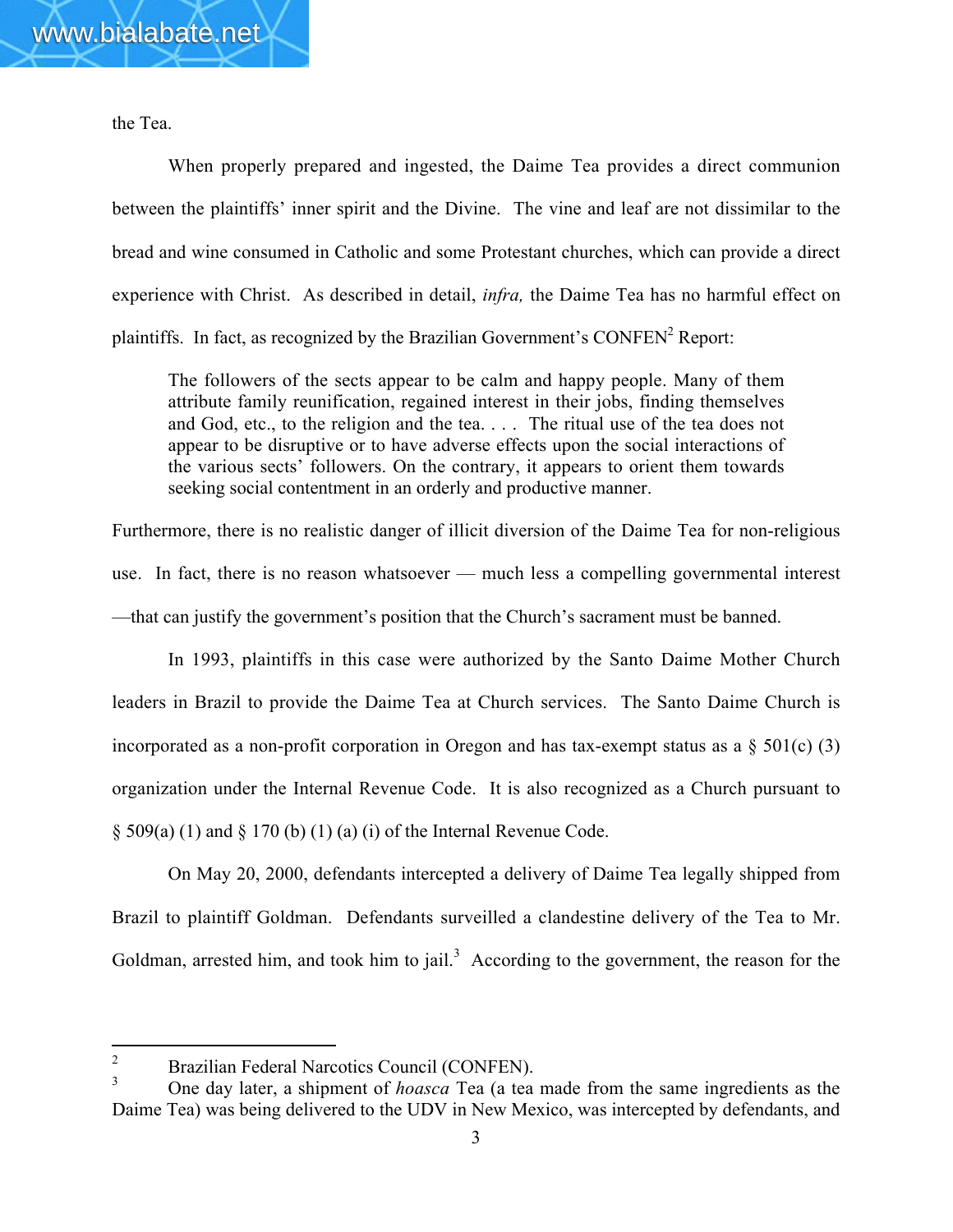$\overline{a}$ 

arrest is that the sacred Tea contains trace amounts of DMT. No charges were ever filed against Mr. Goldman, but the government defendants continue to hold the Damocles' sword of threat of prosecution over plaintiff Goldman's and other Church members' heads and have repeatedly refused requests from plaintiffs and from members of Congress to agree not to prosecute Church members who use the Holy Daime Tea only at the organized services.

As described in greater detail, *infra*, defendants' laws and policies continue to cause ongoing irreparable injury to the plaintiffs. Plaintiffs have been informed by a U.S. Attorney that "I have not and cannot provide assurances to you or your client that this office will not prosecute him for his conduct." To date, plaintiffs cannot legally import or use the Daime Tea in their religious ceremonies.

#### II. ARGUMENT

### A. This Court has Jurisdiction to Hear and Determine the Merits of Plaintiffs' Claims.

Jurisdiction is conferred on this court by 28 U.S.C. §§ 1331 and 1343 (a) (3)-(4), because the case arises under the Constitution and laws of the United States and seeks to redress the deprivation of rights, privileges, and immunities secured to plaintiff by the First, Fourth, and Fifth Amendments to the Constitution of the United States, and by the Religious Freedom Restoration Act of 1993 ("RFRA"), 42 USC §§ 2000bb-2000bb (4), as well as to secure equitable or other relief under Act of Congress providing for the protection of civil rights. This court has authority pursuant to 28 U.S.C. §§ 2201-2202 and 5 U.S.C. § 706, to grant declaratory relief and to issue preliminary and permanent injunctions, and pursuant to 28 U.S.C. §§ 2201-

that Church's leader was threatened with prosecution. *See,* discussion of the UDV Church in *Gonzales v. O Centro,* 546 U.S. 418.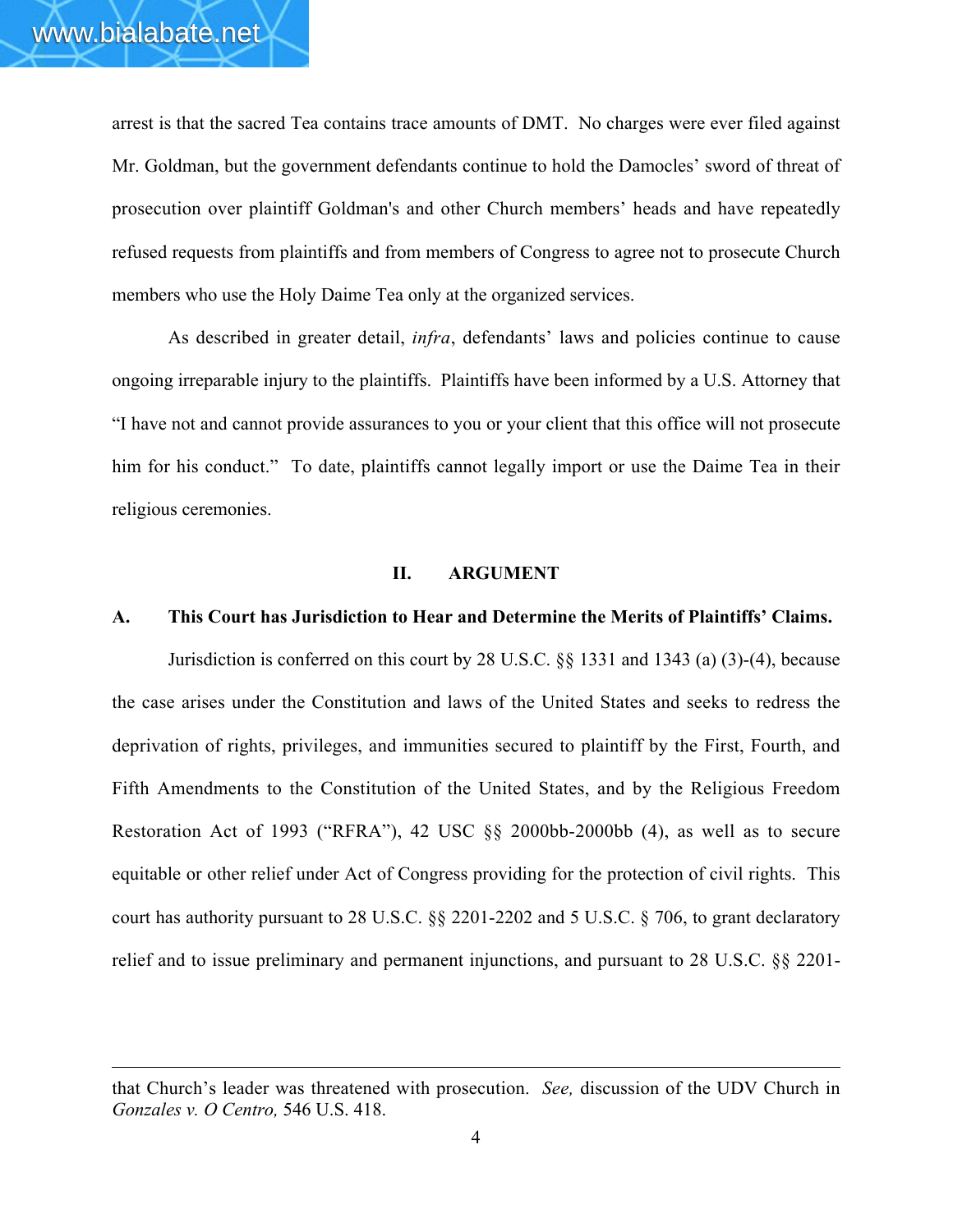2202 and 5 U.S.C. § 706, to grant declaratory relief and to issue preliminary and permanent injunctions.

The defendants have challenged this court's jurisdiction to hear this case, claiming that the issues are not ripe for adjudication and that the plaintiffs must first exhaust administrative remedies. This court initially deferred rulings on these issues by rejecting defendants' argument at the hearing on Plaintiffs' Motion for a Temporary Restraining Order, at which defendants sought dismissal of the Complaint. Defendants then filed a formal Motion to Dismiss, which this court indicated it will address after trial. This court also instructed plaintiffs not to file a response to defendants' Motion to Dismiss. Because of this court's rulings and admonitions on these issues, plaintiffs will not undertake an analysis of them in this Trial Brief.

### B. The Government's Prohibition on the Importation and Use of the Daime Tea Violates the Religious Freedom Restoration Act by Creating a Substantial Burden on the Practice of the Santo Daime Religion that is not Justified by Any Compelling Interest, and Is Not the Least Restrictive Means of Achieving Any Governmental Interest.

#### 1. *RFRA standard.*

The Religious Freedom Restoration Act ("RFRA"), 42 U.S.C. §§ 2000bb *et seq.,* as amended by the Religious Land Use and Institutionalized Persons Act of 2000 ("RLUIPA"),<sup>4</sup> specifically provides:

(a) In general: Government shall not substantially burden a person's exercise of religion even if the burden results from a rule of general applicability, except as provided in subsection (b) of this section.

(b) Exception: Government may substantially burden a person's exercise of religion only if it demonstrates that application of the burden to the person

<sup>&</sup>lt;sup>4</sup> The RLUIPA amended RFRA's definition of "exercise of religion" to include "any exercise of religion, whether or not compelled by, or central to, a system of religious belief." 42 U.S.C. § 2000bb-2 (4); 42 U.S.C. § 2000cc-5 (7) (A).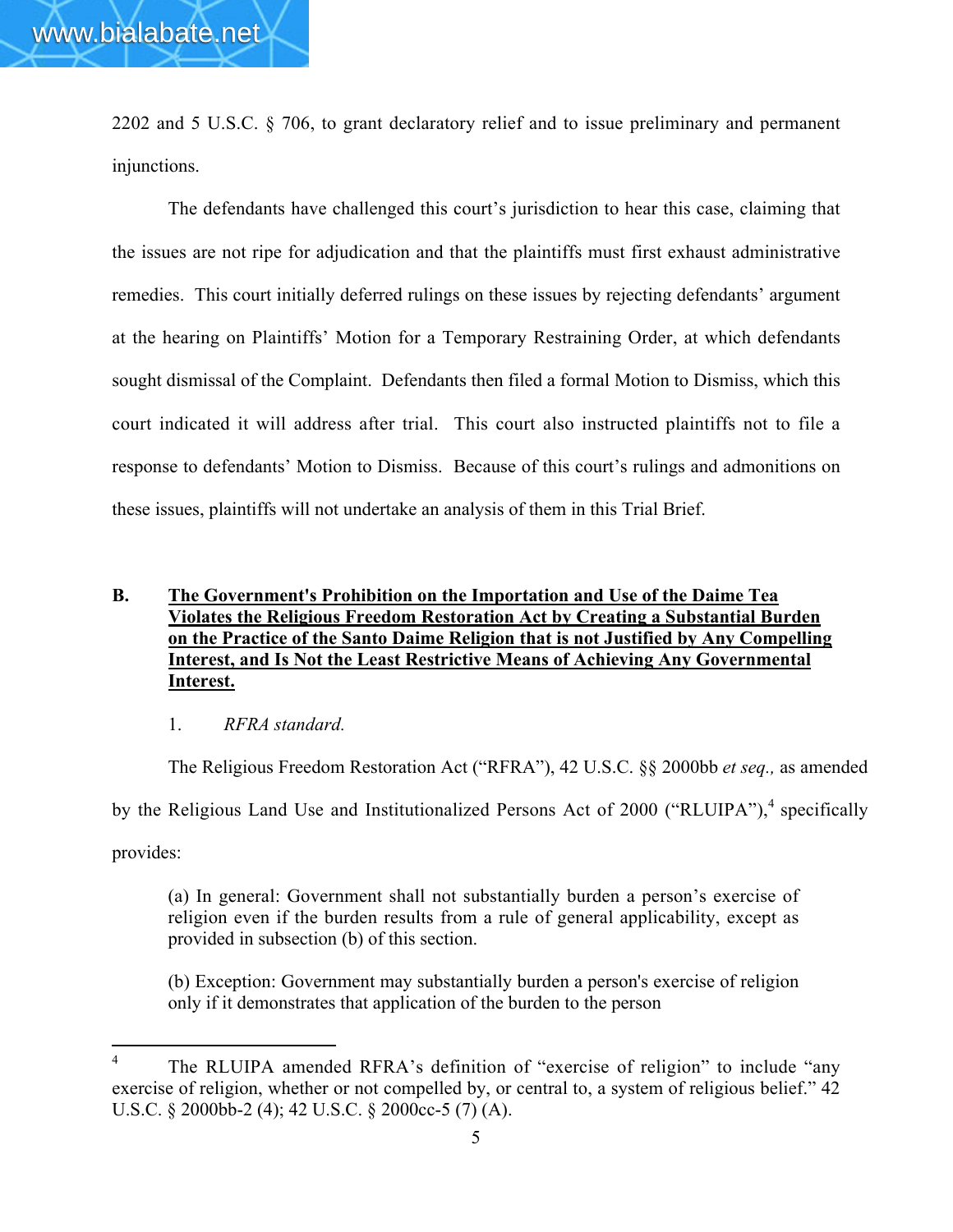(1) is in furtherance of a compelling governmental interest; and (2) is the least restrictive means of furthering that compelling governmental interest.

*Id.* at § 2000bb-1 (a) and (b). A person whose religious exercise is burdened in violation of this section may assert that violation as "a claim or defense . . . and obtain appropriate relief against a government." *Id.* at § 2000bb-1 (c).

The RFRA was enacted in response to the Supreme Court's decision in *Employment Division v. Smith*, 494 U.S. 872 (1990). While RFRA was held to exceed Congress' authority in regulating the States in *City of Boerne v. Flores*, 521 U.S. 507 (1997), *Gonzales v. O Centro* establishes that RFRA is applicable to the federal defendants in this case. The RFRA restores the exacting standard applied prior to the Supreme Court's decision in *Smith, supra*, placing the burden of proof on the government to justify its restrictions on religious exercise. *See Hernandez v. Commissioner*, 490 U.S. 680, 699 (1989) ("The free exercise inquiry asks whether government has placed a substantial burden on the observation of a central religious belief or practice and, if so, whether a compelling governmental interest justifies the burden"); *Hobbie v. Unemployment Appeals Comm'n of Fla.*, 480 U.S. 136, 141 (1987) (governmental laws burdening religions "must be subjected to strict scrutiny and could be justified only by proof by the State of a compelling interest"); *Thomas v. Review Bd. of Indiana Employment Security Div*., 450 U.S. 707, 718 (1981) ("The state may justify an inroad on religious liberty by showing that it is the least restrictive means of achieving some compelling state interest"); *Wisconsin v. Yoder*, 406 U.S. 205, 215 (1972) ("[O]nly those interests of the highest order and those not otherwise served can overbalance legitimate claims to the free exercise of religion").

Congress noted in adopting RFRA that "[t]he compelling interest test as set forth in prior Federal court rulings is a workable test for striking sensible balances between religious liberty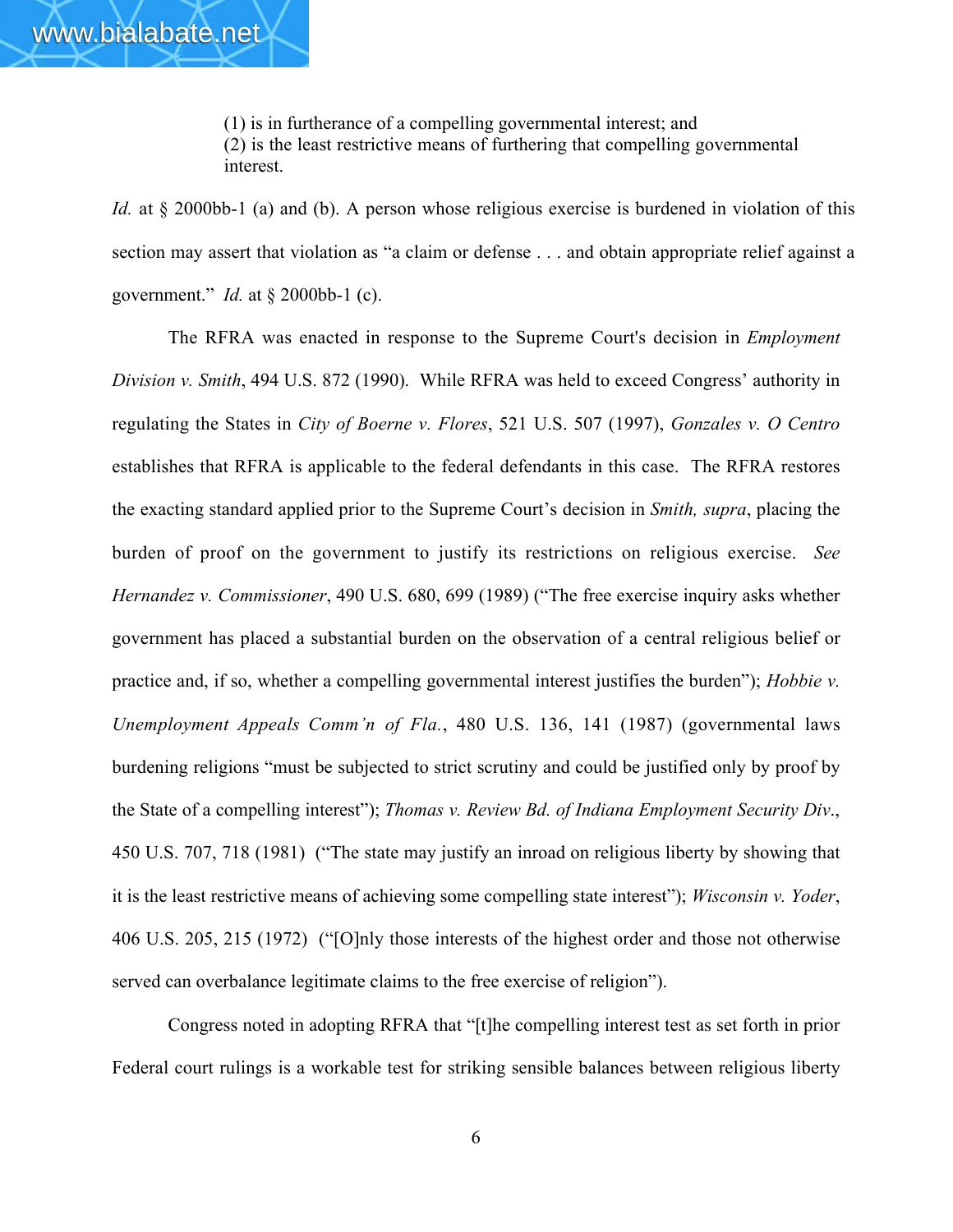and competing prior governmental interests." 42 U.S.C. § 2000bb (a) (5).

As will be demonstrated at trial, the criminalization of the Holy Daime Tea has a devastating effect on the Santo Daime Church. In the UDV case, the government defendants argued there were two "compelling interests" that justify banning the Tea: (1) the potential ill health effects that might be caused to plaintiffs and, in turn, the public; and (2) the risk of "diversion" of the Daime Tea to illicit markets. These are the identical claims being made by the defendants in this case. *See* Beane to Haber Letter (Sept. 15, 2008). As the Supreme Court held in *O Centro,* none of these justifications withstands the rigorous scrutiny mandated by RFRA.

### 2. *The prohibition on the importation and use of the Daime Tea substantially burdens the Church's religious exercise.*

There can be no question that plaintiffs' beliefs and practices are religious in nature. The Supreme Court has defined religion as any sincere and meaningful belief that occupies in the holder a place that is equivalent to the position that God has in more traditional religions. *United States v. Seeger*, 380 U.S. 163, 176 (1965). The Santo Daime Church has existed for many years in many countries around the world. There is also no dispute about the sincerity of the Church members' belief in the Daime Tea as a sacrament.

In the UDV litigation, the government conceded that banning the sacrament for the UDV works a substantial burden on them. *Gonzales v. O Centro*, 546 U.S. at 426*. See Callahan v. Woods*, 736 F.2d 1269, 1272-73 (9th Cir. 1984) ("Focusing on the degree of the interference factor, it is clear that when the government totally precludes religious conduct by imposing criminal sanctions, the burden weighs at its heaviest"). Applying RFRA, the Ninth Circuit has recently held:

Under RFRA, a "substantial burden" is imposed only when individuals are forced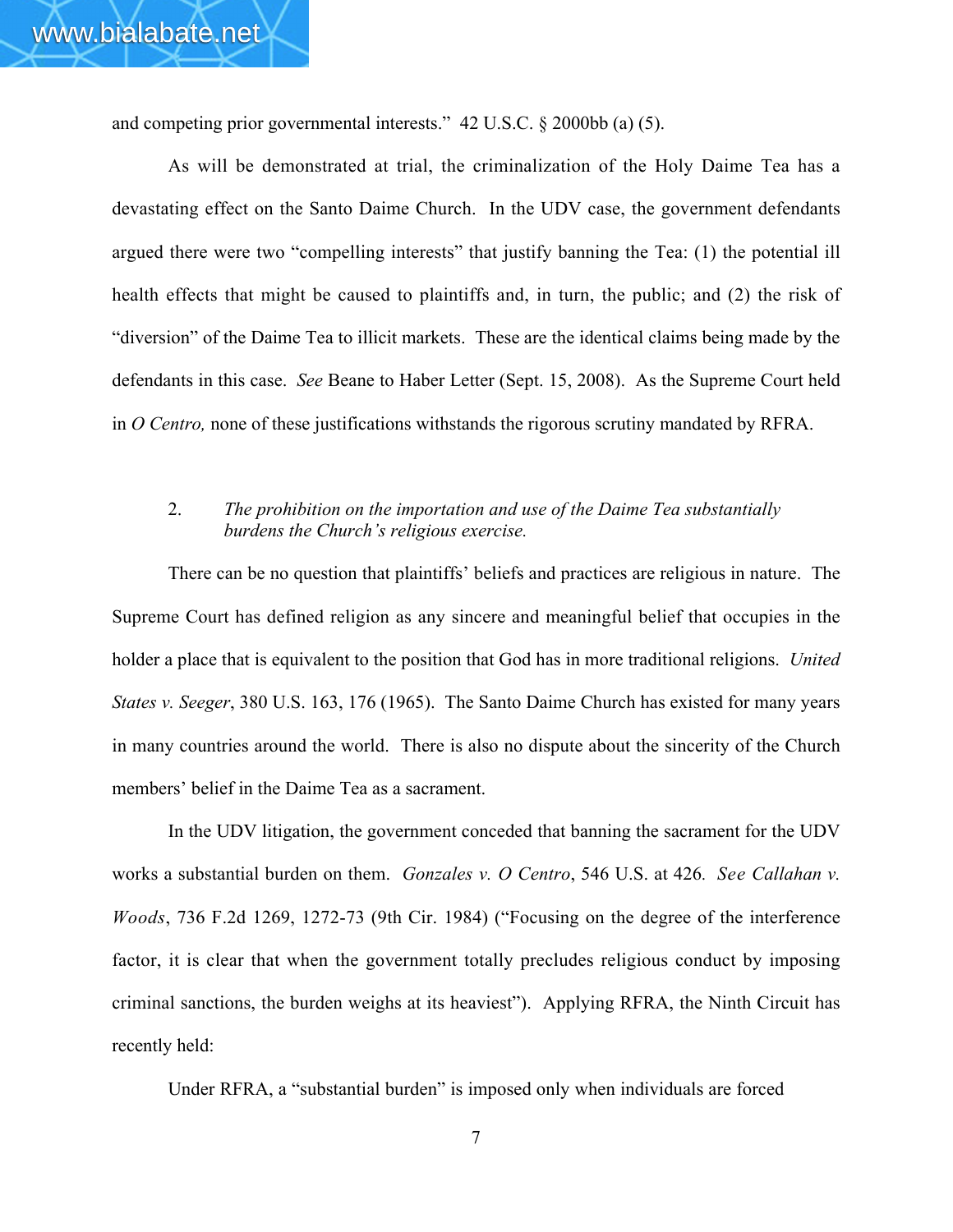to choose between following the tenets of their religion and receiving a governmental benefit (*Sherbert* [*v. Verner*, 374 U.S. 398 (1963)]) or coerced to act contrary to their religious beliefs by the threat of civil or criminal sanctions (*Yoder*).

*Navajo Nation v. U.S. Forest Service*, 535 F.3d 1058, 1069-70 (9th Cir. 2008) (emphasis added). *See also Greene v. Solano County Jail*, 513 F.3d 982, 988 (9<sup>th</sup> Cir. 2008) ("We have little difficulty in concluding that an outright ban on a particular religious exercise is a substantial burden on that religious exercise").

Because ingestion of the Holy Daime Tea is at the center of the Church's religious practice, criminalizing the importation, possession, and ingestion of the Daime Tea criminalizes the Church members' ability to practice their religion. The Santo Daime Church cannot hold religious ceremonies in the absence of the Holy Sacrament. A government law or regulation that causes a party to forgo a central religious practice imposes a substantial burden on the religion. *Hobbie v. Unemployment Appeals Comm'n of Fla.*, 480 U.S. 136, 140-141 (1987).

No heavier burden on the Santo Daime religion is possible. The Church and its members are currently forced underground, with the attendant fear of arrest, imprisonment, confiscation of their Holy Sacrament, loss of professional licenses, and loss of their homes if they conduct services at home. This is an intolerable burden on their religious freedom. As described, *supra,* the government's arrest of plaintiff Goldman and continuing threats to prosecute create a significant, ongoing fear in plaintiffs that they will be arrested, prosecuted, and imprisoned if they continue their good faith efforts to practice their religion. This is a substantial burden on religious exercise.

Each of the named individual plaintiffs will testify at trial about their specific beliefs and practices that have been burdened. Examples include a highly respected physician in southern Oregon, pseudonymously named in this case, "Mary Row," who fears arrest if her identity were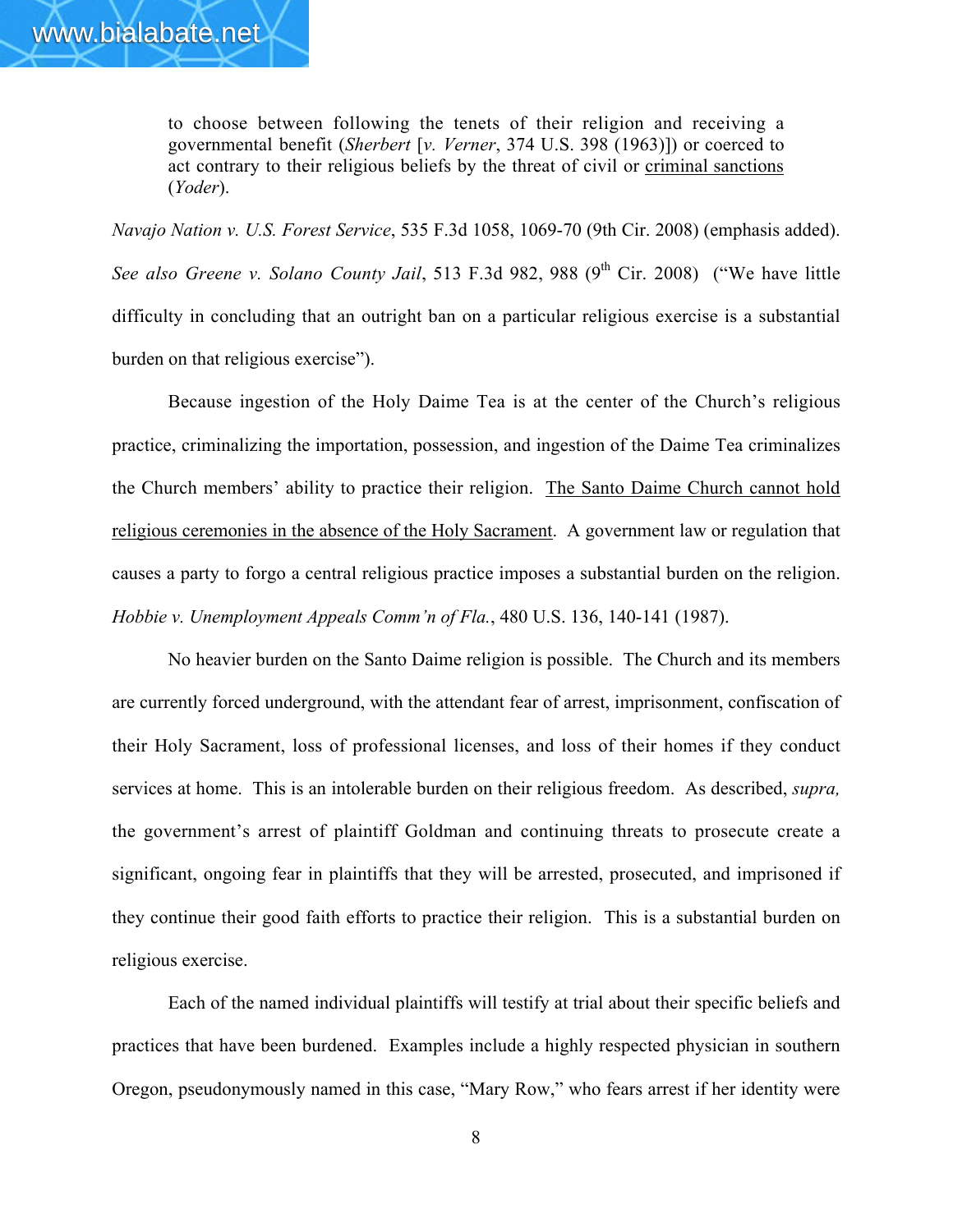revealed, as well as the threat to her license to prescribe controlled substances.<sup>5</sup> Plaintiffs understandably fear retaliation by defendants, persecution for engaging in protected religious practice, and consequent loss of professional licenses. Defendants' criminalization of plaintiffs' use of the Daime Tea has the effect of marginalizing plaintiffs and of alienating them from their families and acquaintances. Plaintiffs have had to limit their religious practices as a result of defendants' unlawful actions, causing plaintiffs to continue to live in fear. Defendants' continued violation of RFRA is in direct contravention of the Supreme Court's controlling and unanimous decision in *O Centro.*<sup>6</sup>

Likewise, the ban on the plaintiffs' ability to bring the sacred Daime Tea from its religious origins in Brazil substantially burdens their religious exercise. As a simple matter of logic, without the Daime Tea there can be no ceremonies involving the sacrament. Unlike other controlled substances, the Daime Tea cannot be produced in Oregon. It is brewed in a religious ceremony from plants that grow in Brazil. The preparation and distribution itself is imbued with religious significance. As noted, *supra*, a religious practice must only be "sincere," and not "central," to be protected under RFRA. *See Smith*, 494 U.S. at 887, 110 S. Ct. 1595 ("Judging the centrality of different religious practices is akin to the unacceptable 'business of evaluating

This fear is reasonable. These same defendants threatened such action in the "assisted suicide" case, *State of Oregon v. Ashcroft*, Civ. 01-1647JO, wherein Judge Jones issued a temporary restraining order on November 8, 2001. Exhibit "6C," Plaintiffs' Motion for Temporary Restraining Order. Ms. Row will be pleased to provide to this court under seal her real name, her address, the institutions of higher learning wherein she obtained her degrees, and the hospitals with which she has been and currently is associated.

Under virtually identical circumstances involving threats of prosecution of UDV Church members in New Mexico, Judge Parker found that the threat of prosecution created significant harm, and issued a preliminary injunction. *O Centro Espirita Beneficente União Do Vegetal v. Ashcroft*, 282 F. Supp. 2d 1236 (D.N.M. 2002), *aff'd*, *O Centro Espirita Beneficente União Do Vegetal v. Ashcroft*, 342 F.3d 1170 (10th Cir. 2003), *aff'd on reh'g en banc*, *O Centro Espirita Beneficente União Do Vegetal v. Ashcroft,* 389 F.3d 973 (10th Cir. 2004), *aff'd*, *Gonzales v. O Centro*, 546 U.S. 418.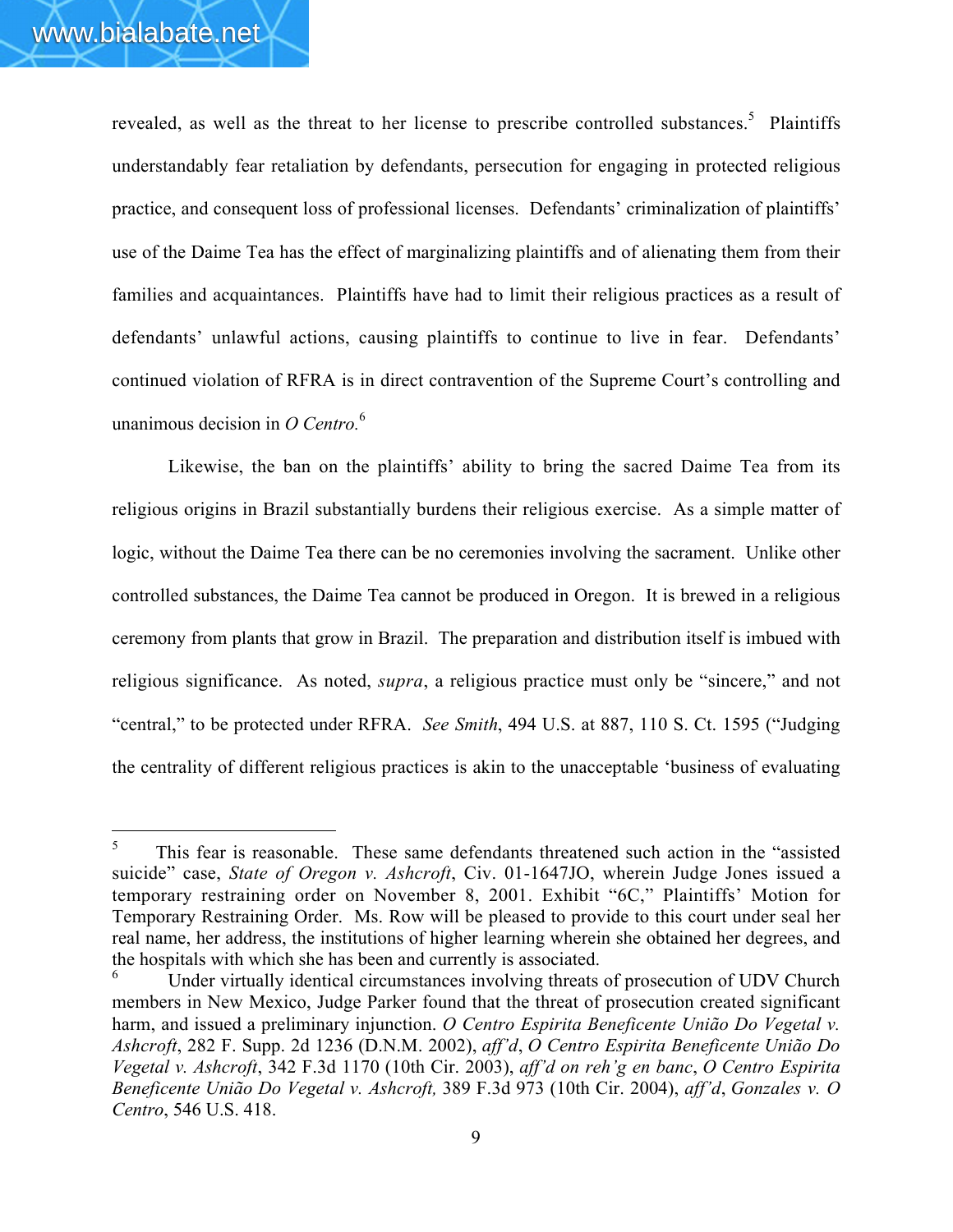the relative merits of differing religious claims'" (*quoting United States v. Lee*, 455 U.S. 252, 263 n. 2, 102 S. Ct. 1051, 71 L.Ed.2d 127 (1982) (Stevens, J. concurring))). Without transporting the Daime Tea to Oregon, the plaintiffs' religious practices are impossible.

In *O Centro*, the Supreme Court recognized and upheld the right to import such substances intended for a religious purpose. *See* 546 U.S. at 427 (affirming "preliminary injunction prohibiting the Government from enforcing the Controlled Substances Act with respect to the UDV's importation and use of *hoasca*. The injunction requires the church to import the tea pursuant to federal permits. . . ." (emphasis added)). Importation was at issue as much as use in *O Centro*: "the UDV seeks to import and use a tea brewed from plants, ...." *Id.* at 438 (emphasis added).

# 3. *The Defendants lack any compelling government interest that justifies the banning of the Daime Tea for religious use.*

It is anticipated that the defendants will not challenge the fact that prohibiting a religious sacrament constitutes a substantial burden on plaintiffs' religious exercise, but rather will state that they possess a "compelling interest" in prohibiting the importation and use of controlled substances. However, this position was presented to, and rejected by, the Supreme Court. The government is arguing that it has a "compelling interest" (1) in protecting members of the Santo Daime Church from imbibing the sacrament because the Daime Tea is harmful to adherents; and (2) in preventing the sacred Daime Tea from being "diverted" to non-religious use. Defendants cannot establish now — as they were unable to establish in the UDV case — that the sacramental use of the Daime Tea causes any ill health effects. Similarly, the government cannot establish that permitting the controlled importation and distribution of the Daime Tea creates a threat of significant illegal diversion into the illicit drug markets in the United States. None of the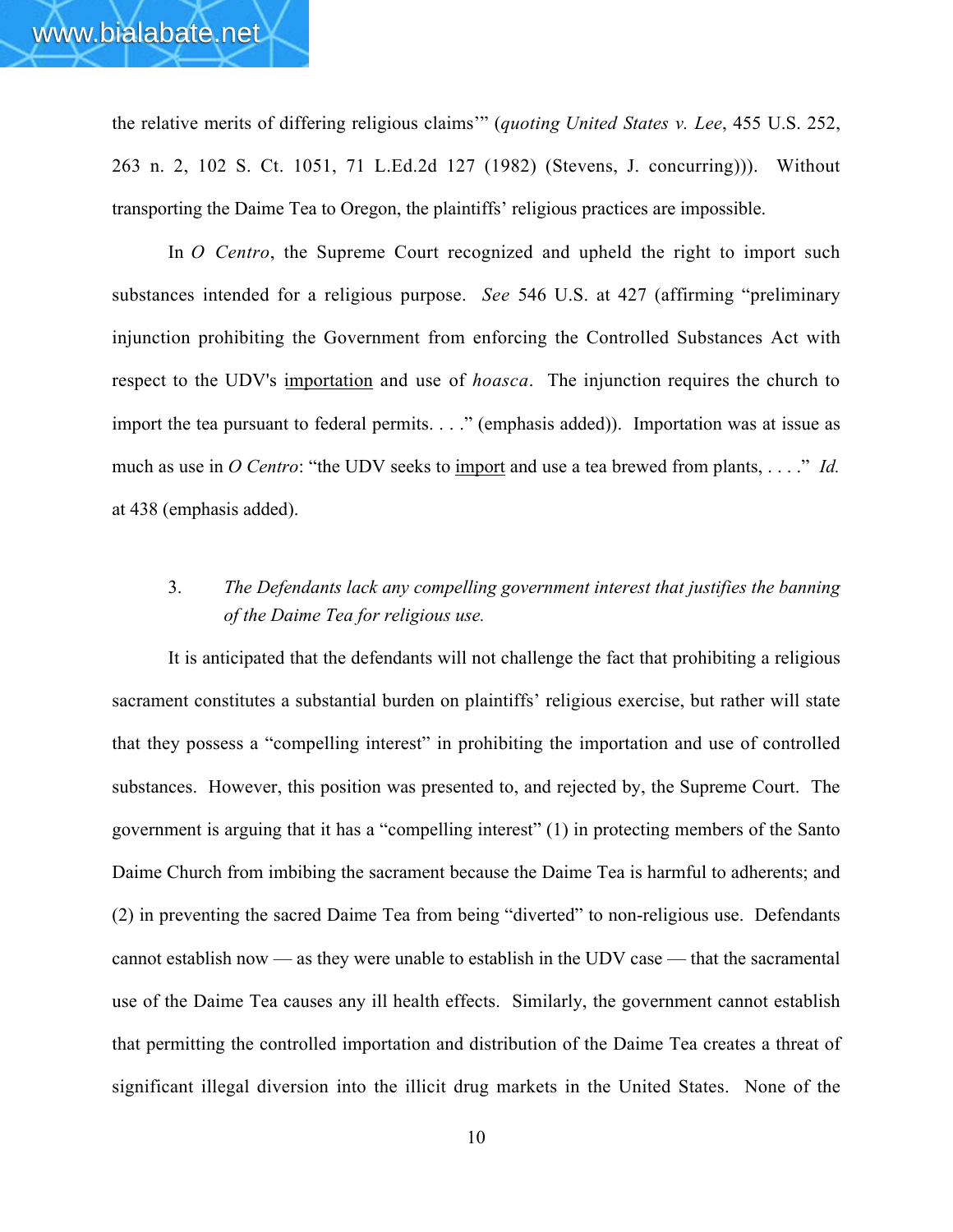governments' arguments withstands scrutiny, legally or factually.

The Supreme Court has described the application of the compelling interest test as:

the most rigorous of scrutiny. To satisfy the commands of the First Amendment, a law restrictive of religious practice must advance ""interests of the highest order"" and must be narrowly tailored in pursuit of those interests. *McDaniel v. Paty*, 435 U.S. [618], at 628, 98 S. Ct., at 1328 [(1978)], quoting *Wisconsin v. Yoder*, 406 U.S. 205, 215, 92 S. Ct. 1526, 1533, 32 L. Ed. 2d 15 (1972). The compelling interest standard that we apply once a law fails to meet the *Smith* requirements is not "water[ed] . . . down" but "really means what it says." *Employment Div., Dept. of Human Resources of Ore. v. Smith*, 494 U.S., at 888, 110 S. Ct., at 1605.

*Church of the Lukumi Babalu Aye, Inc. v. City of Hialeah,* 508 U.S. 520, 546 (1993) (emphasis added). *O Centro* summarized the well-established principles of the compelling interest standard developed over decades. In *Sherbert v. Verner,* 374 U.S. 398, 406 (1963), the Court stated, "It is basic that no showing merely of a rational relationship to some colorable state interest would suffice; in this highly sensitive constitutional area, 'only the gravest abuses [by religious adherents], endangering paramount interests, give occasion for permissible limitation [on the exercise of religion].'" In *Yoder*, 406 U.S. at 215, the Court emphasized that the government's asserted interest must be truly paramount. "The essence of all that has been said and written on the subject is that only those interests of the highest order . . . can overbalance legitimate claims to the free exercise of religion." Moreover, the government bears the burden of proving the existence of a compelling interest. 42 U.S.C. § 2000cc-2 (b).

#### a. *A "categorical" interest cannot satisfy RFRA's strict scrutiny standard.*

In *O Centro*, the same defendants, addressing the same issue with the same religious use of the same controlled substance, argued that the Controlled Substances Act categorically prohibited any and all uses of DMT. They argued that the CSA "'cannot function with its necessary rigor and comprehensiveness if subjected to judicial exemptions.' Brief for Petitioners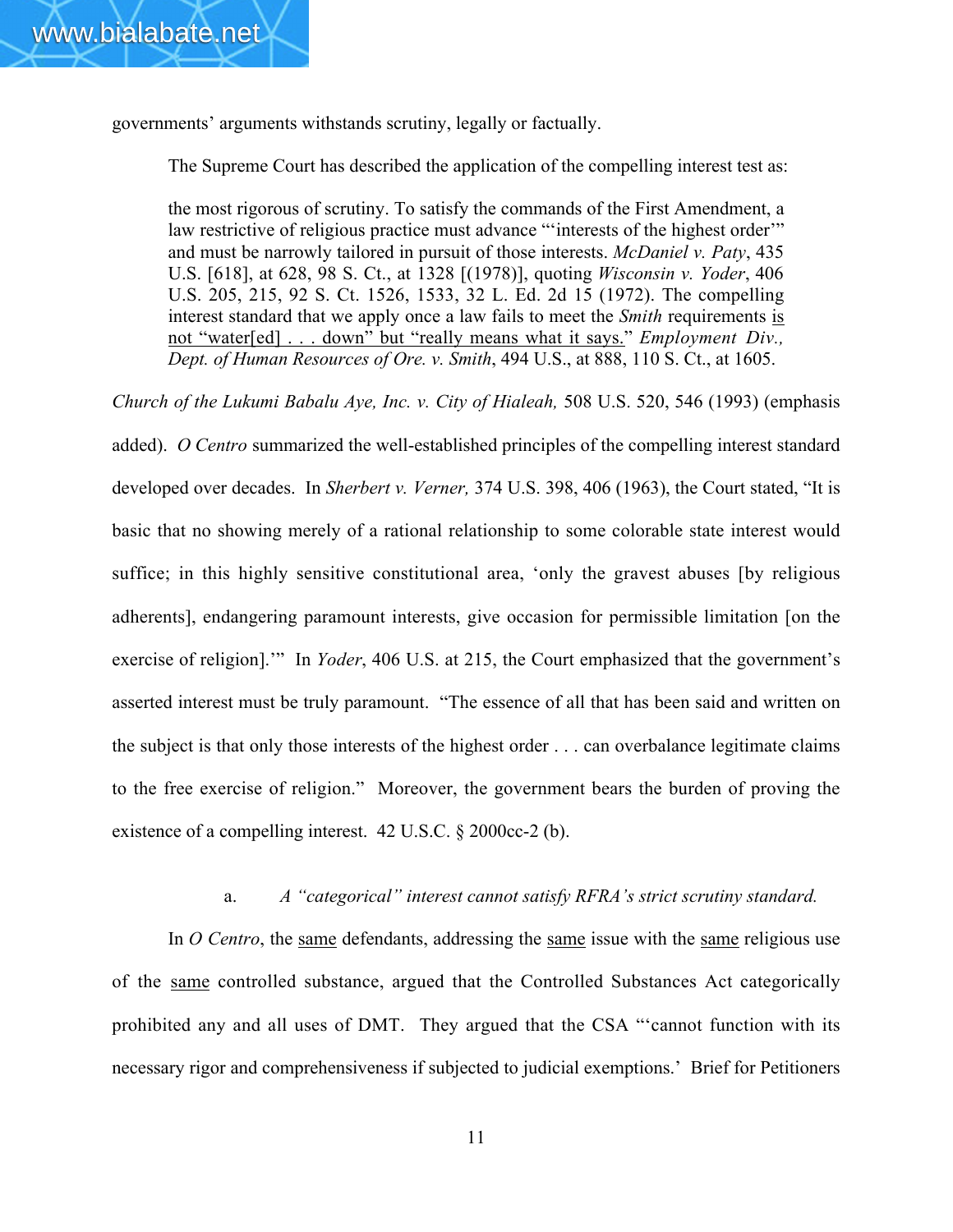18."<sup>7</sup> 546 U.S. at 429. In rejecting the defendants' categorical approach, the Court ruled in a

unanimous opinion by Chief Justice Roberts:

Under the more focused inquiry required by RFRA and the compelling interest test, the Government's mere invocation of the general characteristics of Schedule I substances, as set forth in the Controlled Substances Act, cannot carry the day.

546 U.S. at 435. Earlier in its opinion, it admonished, "[T]his Court look[s] beyond broadly

formulated interests justifying the general applicability of government mandates and scrutinize[s]

the asserted harm of granting specific exemptions to particular religious claimants." *Id.* at 431.

The government's position is also weakened by the fact that another religious exemption exists:

The well-established peyote exception also fatally undermines the Government's broader contention that the Controlled Substances Act establishes a closed regulatory system that admits of no exceptions under RFRA. The Government argues that the effectiveness of the Controlled Substances Act will be "necessarily . . . undercut" if the Act is not uniformly applied, without regard to burdens on religious exercise. Brief for Petitioners 18. The peyote exception, however, has been in place since the outset of the Controlled Substances Act, and there is no evidence that it has "undercut" the Government's ability to enforce the ban on peyote use by non-Indians.

*Id.* at 434-45.

Rather, the Supreme Court held, courts must analyze whether the government has a compelling interest in refusing to exempt the specific religious activity of the specific party. In discussing an exemption to compulsory education laws (which the Court held was of "paramount" importance generally), the Court "explained that the State needed 'to show with more particularity how its admittedly strong interest . . . would be adversely affected by granting an exemption to the Amish.'" 546 U.S. at 431 (*quoting Wisconsin v. Yoder*, 406 U.S. 205, 236

<sup>&</sup>lt;sup>7</sup> The Court summarized the defendants' position: "According to the Government, there would be no way to cabin religious exceptions once recognized, and 'the public will misread' such exceptions as signaling that the substance at issue is not harmful after all. *.* . . Under the Government's view, there is no need to assess the particulars of the UDV's use or weigh the impact of an exemption for that specific use, because the Controlled Substances Act serves a compelling purpose and simply admits of no exceptions." *Id.*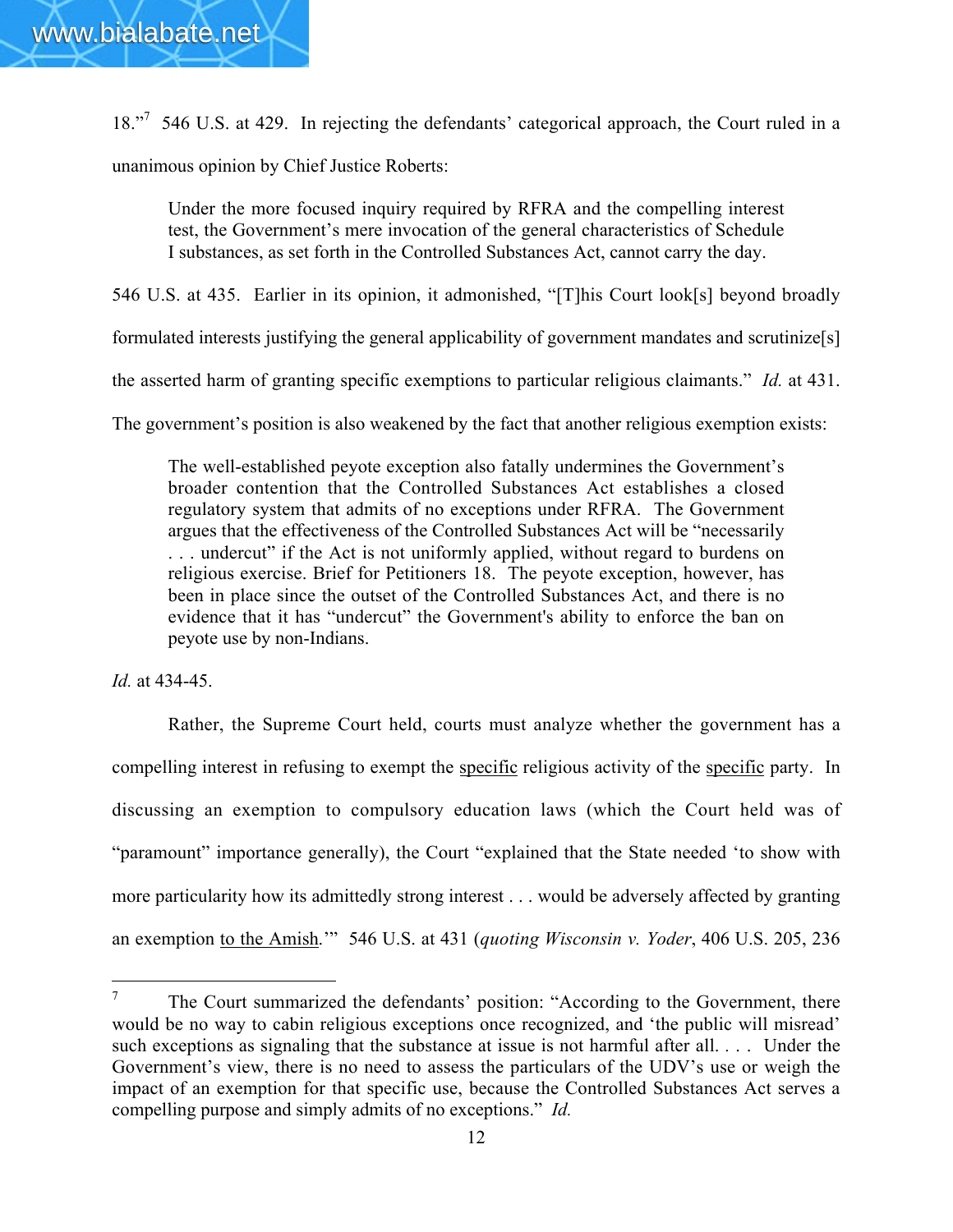(1972) (emphasis in original)). This applies with equal force to the Controlled Substances Act.8

The Ninth Circuit applied the holding of *O Centro* in *United States v. Vasquez-Ramos*, 531 F.3d 987 ( $9<sup>th</sup>$  Cir. June 27, 2008), recognizing that "[t]he Supreme Court rejected the government's primary contention on appeal — 'that [the government] has a compelling interest in the uniform application of the Controlled Substances Act, such that no exception to the ban on the use of the hallucinogen can be made to accommodate the sect's sincere religious practice.'" *Id.* at 992 (*quoting* 546 U.S. at 423).

Here, likewise, the burden is on the government to demonstrate, with regard to this small Church's practices, that it has a compelling interest to prevent the Church and its members from engaging in their sacramental use of the Daime Tea.<sup>9</sup> It is noteworthy that the Supreme Court emphasized the fact that "the very reason Congress enacted RFRA was to respond to a decision denying a claimed right to sacramental use of a controlled substance" — peyote.<sup>10</sup> *Id.* at 537.

<sup>8</sup> The RFRA amends all previous federal legislation. *See Rweyemamu v. Cote*, 520 F.3d 198, 202 (2d Cir. 2008) ("RFRA is unusual in that it amends the entire United States Code. *See* 42 U.S.C. § 2000bb-3 (a) ('This chapter applies to all Federal law, and the implementation of that law, whether statutory or otherwise  $\dots$ ;  $\dots$  At bottom, the import of RFRA is that, whatever other statutes may (or may not) say, 'the Federal Government may not, as a statutory matter, substantially burden a person's exercise of religion.' *O Centro Espirita*, 546 U.S. at  $424$ ").

<sup>9</sup> *See* Clark, *Guidelines for the Free Exercise Clause,* 83 HARV. L. REV. 327, 330-331 (1969) ("The purpose of almost any law can be traced back to one or another of the fundamental concerns of government: public health and safety, public peace and order, defense, revenue. To measure an individual interest directly against one of these rarefied values inevitably makes the individual interest appear the less significant"); Roscoe Pound, *A Survey of Social Interests*, 57 HARV. L. REV. 1, 2 (1943) ("When it comes to weighing or valuing claims or demands with respect to other claims or demands, we must be careful to compare them on the same plane ... [or else] we may decide the question in advance in our very way of putting it").

Similarly, the sacramental use of wine was exempted during Prohibition, even though there was infinitely more evidence demonstrating the harm of abuse of alcoholic beverages than of the Daime Tea. *See* National Prohibition Act, Pub. L. No. 66, tit. 11, § 6, 41 Stat. 305, 311 (1919), repealed by Act of Aug. 27, 1935, ch. 740, tit. 1, § 1, 49 Stat. 872, 872. *See also Smith,* 494 U.S. at 910 (Blackmun, J., dissenting) ("[A] government interest in 'symbolism, even symbolism for so worthy a cause as the abolition of unlawful drugs,' *Treasury Employees v. Von*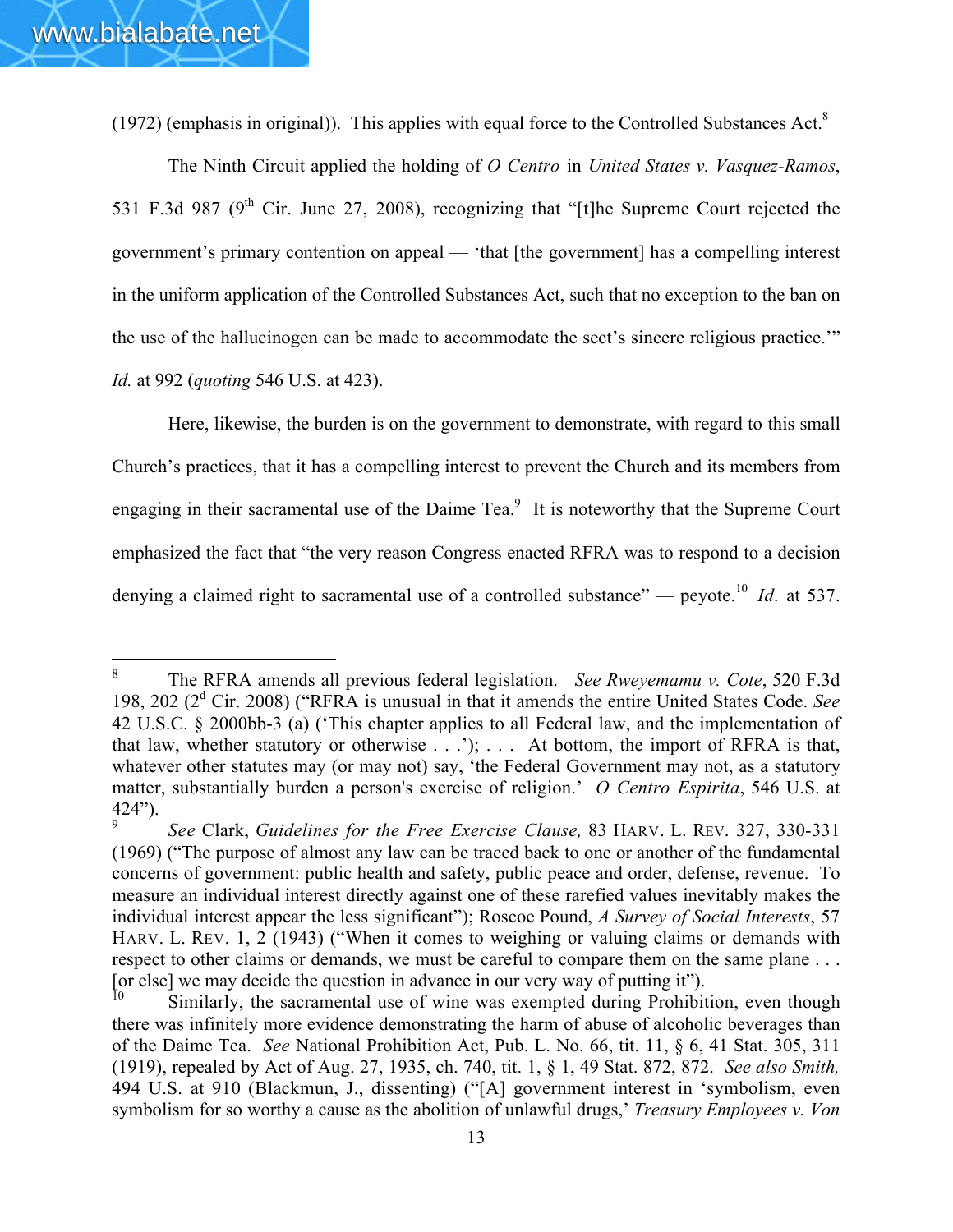The RFRA was enacted specifically to override the *Smith* case, which, like the instant case and *O Centro*, involved the government's insistence that the Controlled Substances Act trumps religious freedom in the United States. There can be no clearer intent of Congress – and no clearer precedent of the Supreme Court – that the religious use of the Daime Tea is protected by RFRA.

# b. *The sacramental Daime Tea presents no danger to public health.<sup>11</sup>*

Notwithstanding the Supreme Court's clear pronouncement, the defendants continue to argue that the "federal government has a compelling health and safety interest in banning the use of ayahuasca."<sup>12</sup> There is no evidence to support this position, and the Supreme Court's decisions have rejected government speculation about potential harms, instead demanding solid evidentiary support for a refusal to allow a religious exception. *See Thomas*, 450 U.S. at 719 (rejecting State's reasons for refusing religious exemption, for lack of "evidence in the record"); *Yoder*, 406 U.S. at 224-229 (rejecting State's argument concerning the "dangers of a religious exemption as speculative, and unsupported by the record"); *Sherbert*, 374 U.S. at 407 ("[T]here is no proof whatsoever to warrant such fears . . . as those which the [State] now advance[s]").

Similarly, the Ninth Circuit applied this principle to reject general claims by the government regarding the cost of providing kosher meals to prisoners, even under the deferential standard applied to prisons. "Based on the record, which contains no competent evidence as to

 $\overline{a}$ 

*Raab*, 489 U.S. 656, 687 (1989) (Scalia, J., dissenting), cannot suffice to abrogate the constitutional rights of individuals").

Plaintiffs filed a Motion for Partial Summary Judgment, arguing that the defendants are estopped from asserting that the government has a "compelling interest" in banning the tea for health reasons and that there is the possibility of diversion of the tea. The defendants had argued and lost these very points in the *O Centro* litigation.The Court denied this Motion and Plaintiffs will not repeat those arguments in this Trial Brief.

See Beane to Haber Letter (Sept. 15, 2008).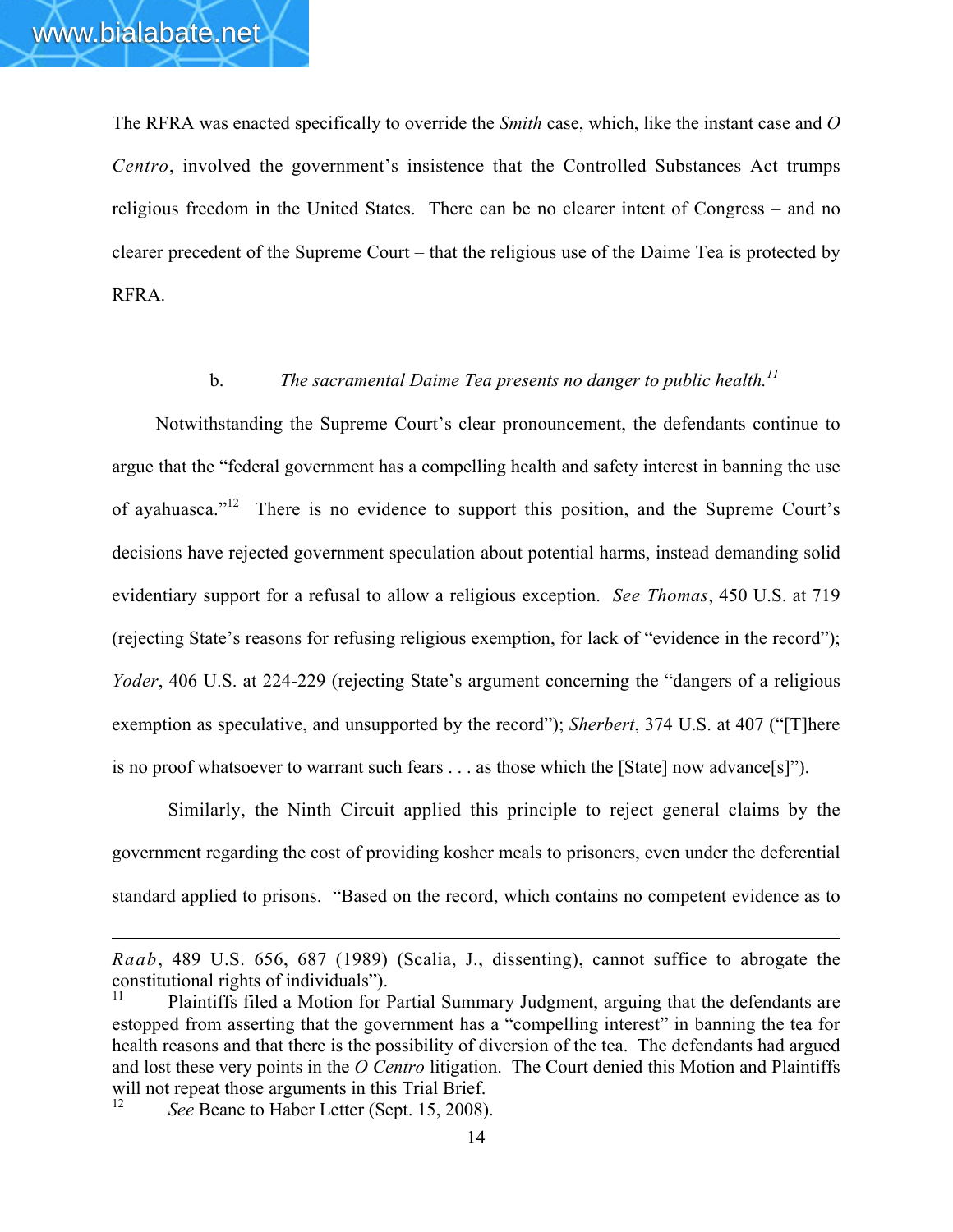the additional cost of providing Halal or kosher meat to ADOC's Muslim prisoners, we cannot affirm the district court's grant of summary judgment." *Shakur v. Schriro*, 514 F.3d 878, 890 (9<sup>th</sup>) Cir. Jan. 23, 2008). *See Cheema v. Thompson*, 36 F.3d 1102 (9<sup>th</sup> Cir. 1994) ("[t]he district has a compelling interest not in protecting students from all fears, but rather only those which are reasonably related to a real threat . . . [and] has provided no evidence . . ." in that regard).

The burden is on the government to demonstrate that the purported harm exists, rather than on the plaintiff to prove a negative. However, the plaintiffs intend to demonstrate through their own testimony and that of expert witnesses at trial that there is no danger to the public health — and, in fact, that those citizens who become members of the Santo Daime Church serve as model citizens bestowing a general beneficial effect on the public social order. Plaintiffs intend to produce the following expert witnesses: Dr. Nicholas Cozzi,<sup>13</sup> George Gerding,<sup>14</sup> Professor Jimmy Gurulé,<sup>15</sup> Dr. John Halpern,<sup>16</sup> Dr. Edward John Baptista MacCrae,<sup>17</sup> and Dr.

<sup>13</sup> Ph.D., Pharmacology, specializing in psychoactive pharmacology, American Chemical Society, Division on Medicinal Chemistry, American Society for Pharmacology, Division of Neuropharmacology. Dr. Cozzi will testify that there are no pharmacological properties in the Daime Tea that are likely to cause any toxicity or other significant health problems for persons who take the Tea as the sacrament of the Church.

Mr. Gerding was twice appointed by different Oregon Governors as President of the Oregon Board of Pharmacology, which regulates various controlled substances in Oregon in a similar fashion to DEA's federal jurisdiction. Mr. Gerding will testify that there are no pharmacological properties in the Daime Tea that are likely to cause any toxicity or other significant health problems for persons who take the Tea as the sacrament of the Church, that the sacramental use of the Tea is a "non drug use," and that it is unlikely that the Tea will be diverted to illicit markets.

<sup>15</sup> Professor Gurulé was the Deputy Chief of the Major Narcotics Section of the U.S. Attorney's Office in Los Angeles, California. He was awarded the Attorney General's Distinguished Service Award and the Drug Enforcement Administration (DEA) Administrator's Award. In 1992, Professor Gurulé was awarded by DEA for his "Outstanding Contributions in the Field of Drug Law Enforcement." Professor Gurulé also served as the Assistant Attorney General of the United States Department of Justice Office of Justice Programs. He served in the current Administration as Under Secretary of Enforcement, Department of the Treasury with direct oversight of the operations of the U.S. Customs Service, and is now Professor of Law at Notre Dame University. Professor Gurulé will testify that the government does not have drug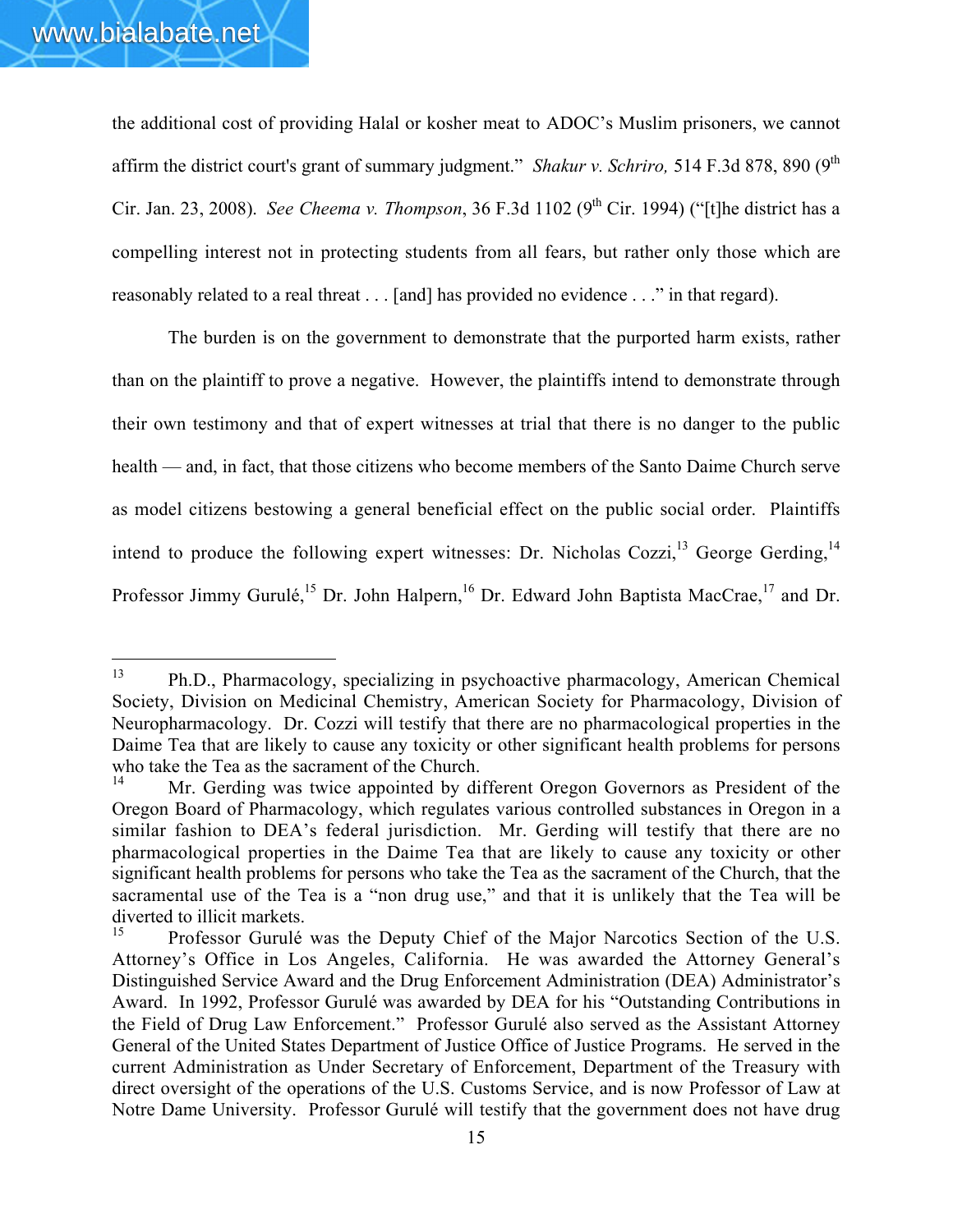$\overline{a}$ 

Michael Winkelman.<sup>18</sup> These expert witnesses will provide evidence that the importation and use of the Daime Tea will create no danger to the public health and that there is no realistic chance of any significant illicit diversion. *See infra*. They will testify that there is no evidence that the Daime Tea causes any neurotoxicological damage, or any short- or long-term harmful health effects. The National Institute on Drug Abuse never mentioned the Daime Tea or *ayahuasca* or any concerns regarding their potential for abuse in its Community Epidemiology Work Group. NATIONAL INSTITUTE ON DRUG ABUSE, EPIDEMIOLOGIC TRENDS IN DRUG ABUSE, PROCEEDINGS OF THE COMMUNITY EPIDEMIOLOGY WORK GROUP (Jan. 2007).

Plaintiffs will demonstrate at trial that the sacred Daime Tea is not a substance that has a

policy reasons that reflect any "compelling government interest" in criminalizing the importation and ingestion of the Daime Tea as a sacrament, that there is no a significant risk of the Tea being diverted to illicit purposes, and that the government can satisfy any interests it may have by reasonable oversight of the importation and distribution of the Tea.

Dr. Halpern is a psychiatrist in residence at the Harvard Medical School. Dr. Halpern was the recipient of a major grant from the National Institute of Mental Health to study the neurocognitive effects of chronic peyote use in the Native American Church. *See also* Dr. Halpern's Brief *Amicus Curiae* in *Gonzales v. O Centro,* Supreme Court No. 04-1084. Dr. Halpern will testify that there is no evidence that ingestion of the Tea causes any short- or longterm ill health effects. He will testify that his recent study of over 30 members of the Santo Daime Church reveals that the participation in the Santo Daime religion generally has a beneficial effect on Church members' lives.

Dr. MacCrae is a Brazilian anthropologist who is also a drug policy expert recently appointed by the Brazilian National Anti-Drug Office to assist in drawing up a new national drug policy for Brazil because of his acknowledged experience in research in the area of the social and cultural aspects of drug use and prevention of abuse in Brazil. Dr. MacCrae will testify that the Brazilian government and Catholic Churches in Brazil recognize the Santo Daime Church as a full partner in the Brazilian ecumenical establishment, that the Brazilian government protects the sacramental ingestion of the Tea, and that participation in the religion orders people's lives in a socially desirable way.

<sup>18</sup> Dr. Winkelman is a medical anthropologist who served on the Executive Committee, Arizona Graduate Program in Public Health, and is Past President of the Religion Section of the American Anthropological Association. Dr. Winkelman will testify that the Santo Daime is a valid religion, that its roots stem from hundreds of years of tribal practices inculcated into traditional Catholic religious doctrine, that all of the evidence to date supports the conclusion that the sacramental use of the Tea is a positive experience for the people who are members of the Church, and that there is no evidence to date that the Tea causes any ill health effects.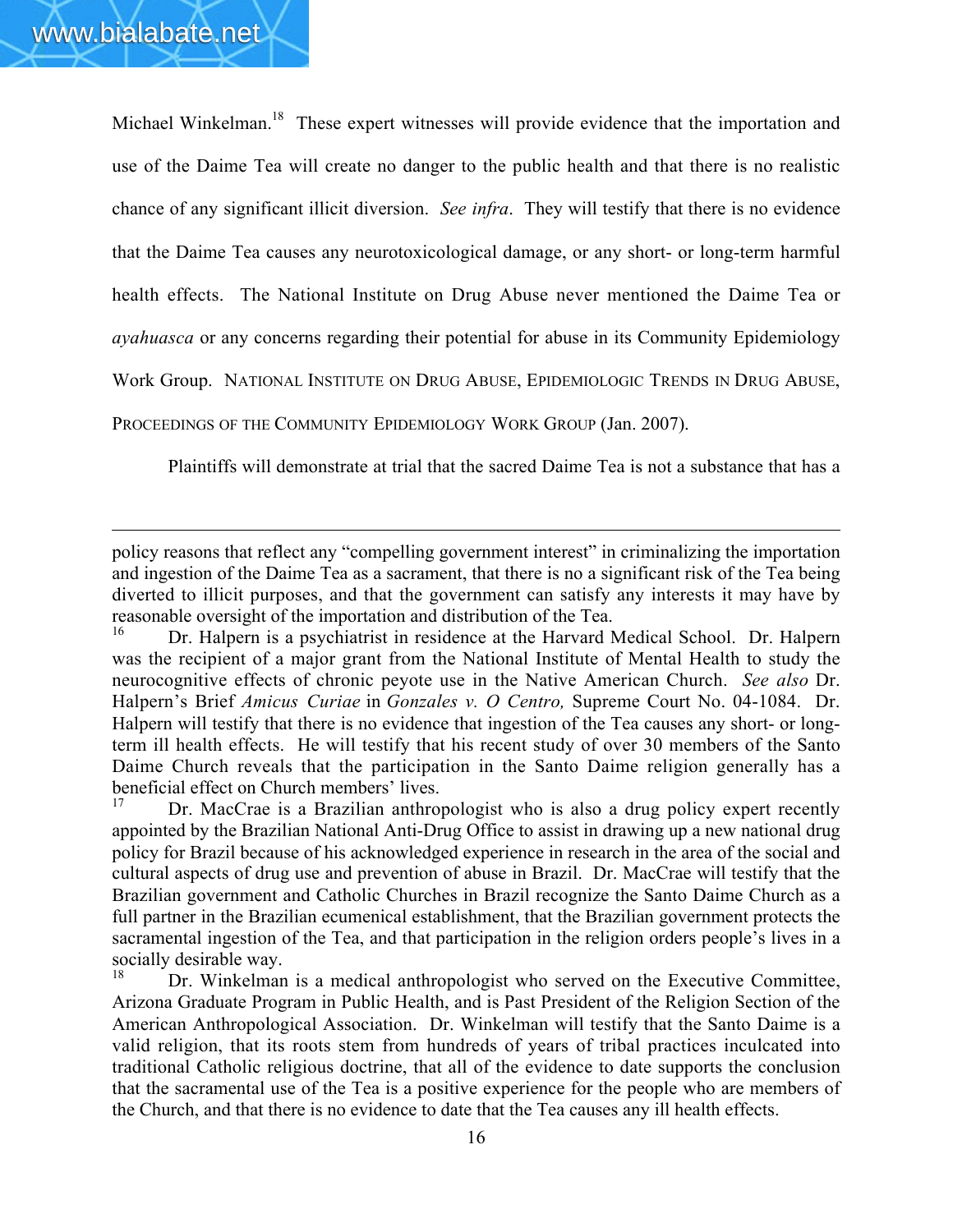"high potential for abuse" because the amounts ingested during the ceremony are self-limiting (the body purges the Tea after small amounts are ingested) and contain very low levels of DMT. There is no risk to public health, both because the amount of DMT in the Daime Tea poses no appreciable risk, and because the Tea is used only in carefully controlled religious ceremonies conducted by the Church. There is absolutely no evidence whatsoever that ingestion of the Daime Tea carries any risk of physiological dependence. Plaintiffs' expert witnesses will testify that the Daime Tea creates no reasonable risk of toxicity, no neurocognitive risks, no risk to cognitive functioning, no risk of physical dependence, no risk of overdose, no risk of long-term ill health effects, and no risk of behavioral deterioration.<sup>19</sup>

Moreover, the government has no evidence of any kind of violent or criminal behavior associated with the practice of taking the sacrament by members of the Santo Daime or the UDV Church membership. On the contrary, plaintiffs' expert witnesses will testify that there is evidence that the use of Daime Tea as a sacrament has resulted in social and psychological benefits to Church members. Positive effects of the Santo Daime religion (including participation in the sacrament) include family reunification, regained interest in members' employment, a search for holiness and self-knowledge, and social contentment. There is simply no credible evidence to suggest that the Daime Tea creates any threat to public health.

The carefully circumscribed ritual context in which respondents use Daime Tea is far

<sup>&</sup>lt;sup>19</sup> Plaintiffs will testify that the Church has developed Confidential Medical Record forms that it uses to screen people prior to permitting any participation in religious services where the Daime Tea might be consumed. These forms are structured to screen carefully for a variety of medical and psychiatric conditions that can then be reviewed by a physician, should there be any questions about risks to physical or mental health. The documents clearly indicate that should there be any question about health, a physical examination and access to medical and psychiatric records could be requested by Church officials. For example, the form asks individuals if they have ever taken certain psychotropic medications, and whether they ever required a psychiatric hospitalization. This question does provide an indirect way of inquiring about remote major psychiatric illness and psychotropic medication use.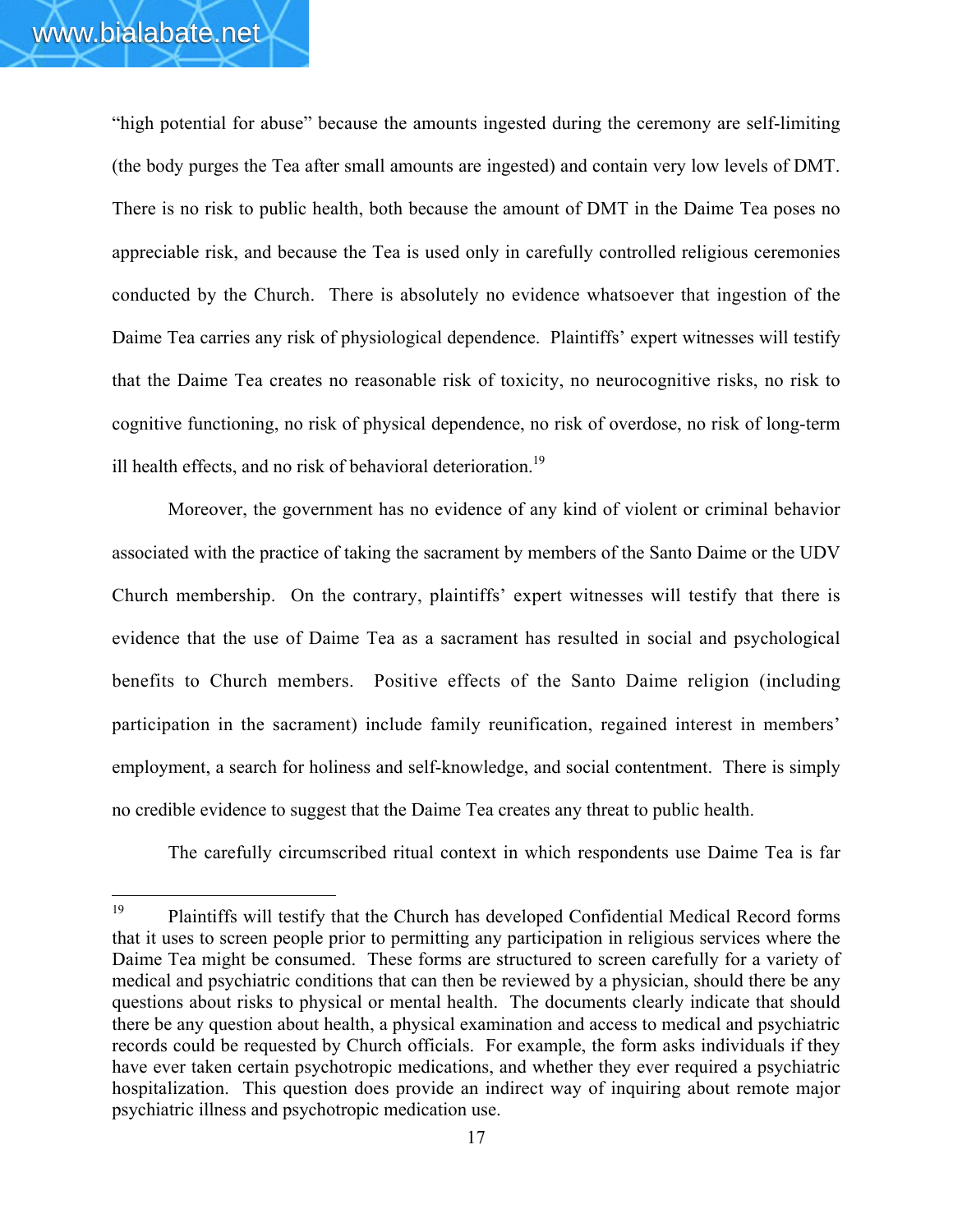removed from the irresponsible and unrestricted recreational use of unlawful drugs. Plaintiffs have internal restrictions on, and supervision of, its members' use of Daime Tea, substantially obviating the government's health and safety concerns. As in the Native American Church members' use of peyote, it is sacrilegious to use the Daime Tea for non-religious purposes. *See People v. Woody*, 61 Cal. 2d 716, 721, 394 P. 2d 813, 817 (1964) ("[T]o use peyote for nonreligious purposes is sacrilegious").

#### c. *The sacramental Daime Tea presents no threat of illicit diversion.*

Defendants' final contention is that the religious use of the Daime Tea somehow creates an unreasonable risk of "illicit diversion." Unlike cases involving ritual use of marijuana, there is no evidence to support such a contention for the Daime Tea. Plaintiffs' expert witnesses will testify that the Church has never been reported to be associated in any way with illicit drug markets, that it is virtually unknown in the United States, and that the characteristics of the Daime Tea prevent it from being used as a recreational drug.<sup>20</sup> The plaintiffs will testify that they consider it a sacrilege for anyone to have the Daime Tea outside of the ritual services, and that they will inform law enforcement should they learn of any such illicit drug trafficking of their sacrament.

The experts will also testify that in Brazil, where the religious use of the Daime Tea is more widespread and legal, it has not become a recreational drug. Finally, plaintiffs have engaged in scaled-down use of the Daime Tea for 15 years, and there is no evidence that it has

 $20$  Since DMT can be produced synthetically, logic dictates that any illicit market in DMT would draw upon the synthetic forms rather than as a result of any diversion of Daime Tea. The process of extracting the very minute quantities of DMT in the Daime Tea would be technically difficult and would require an enormous amount of the Tea to be sufficient for purposes of entering the illicit drug market.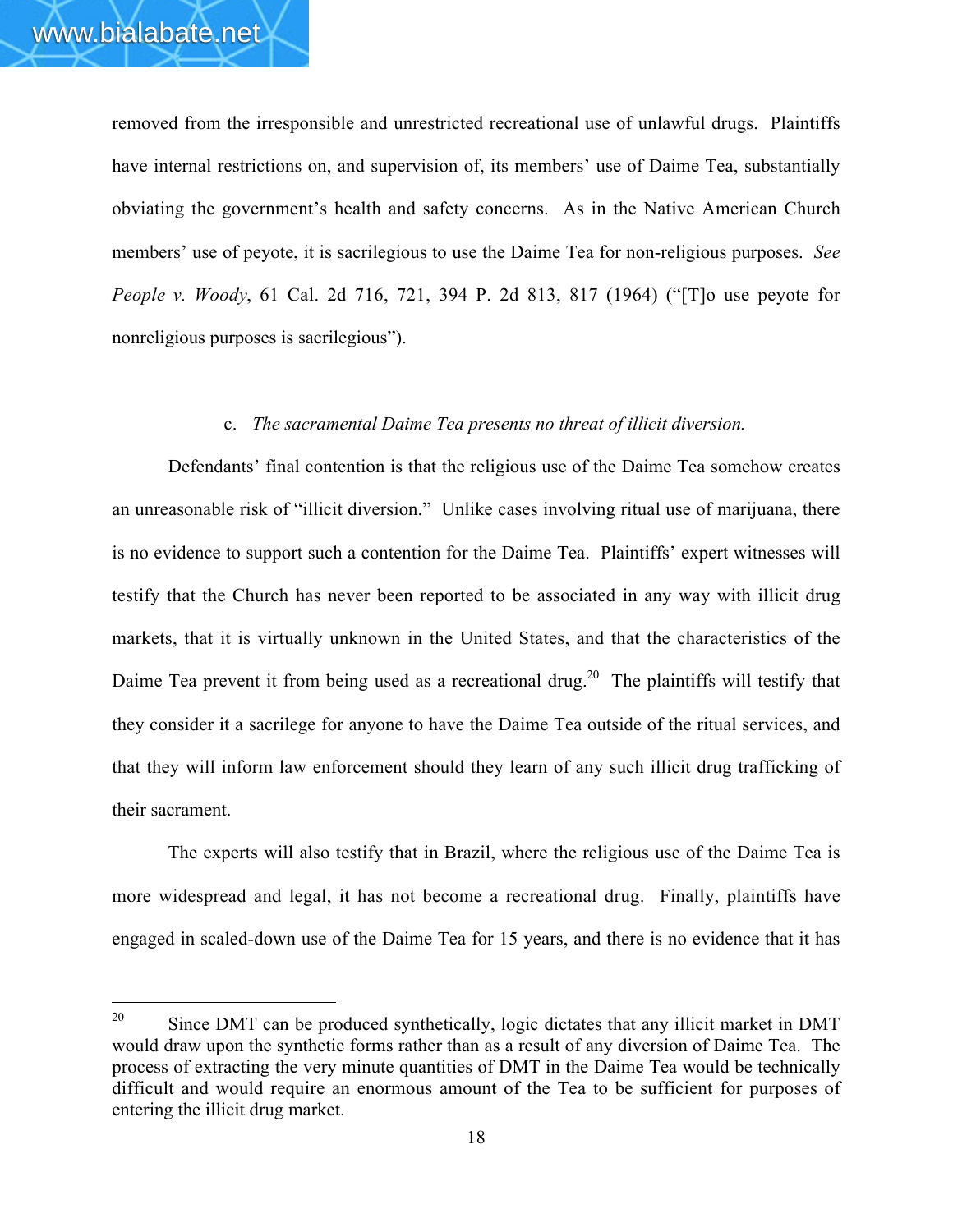ever been diverted for recreational use. The government will not be able to meet its burden in demonstrating that the plaintiffs' religious exercise will create an unreasonable risk of illicit diversion.

4. *Even if the defendants possessed a compelling government interest in prohibiting the Daime Tea, an outright ban that included religious use is not the least restrictive means of achieving such an interest.*

Since the government lacks a compelling interest in banning the Daime Tea, as noted *supra*, this court need not engage in the least restrictive means analysis. However, if this court holds that the government somehow possesses a compelling interest in prohibiting the Santo Daime Church (but not the UDV church) from engaging in its sacrament, the government must also prove that an outright and complete ban is the "least restrictive means" of achieving such an interest.

As with the compelling interest issue, *O Centro* closed the door to the defendants to reargue in this case the position that a total ban on the Daime Tea is the least restrictive means of protecting vital government interests. As the Supreme Court noted:

The Government failed to convince the District Court at the preliminary injunction hearing that health or diversion concerns provide a compelling interest in banning the UDV's sacramental use of *hoasca*.

*Gonzales v. O Centro*, 546 U.S. at 537.

If the second part of the test were at issue, RFRA places the burden of proof on the government defendants to establish that banning the Tea is the "the least restrictive means of furthering [its] compelling governmental interest." 42 U.S.C. § 2000bb-1 (b) (2). The Ninth Circuit has held that the "least restrictive means" analysis requires the government to consider and reject alternatives for achieving its compelling interest: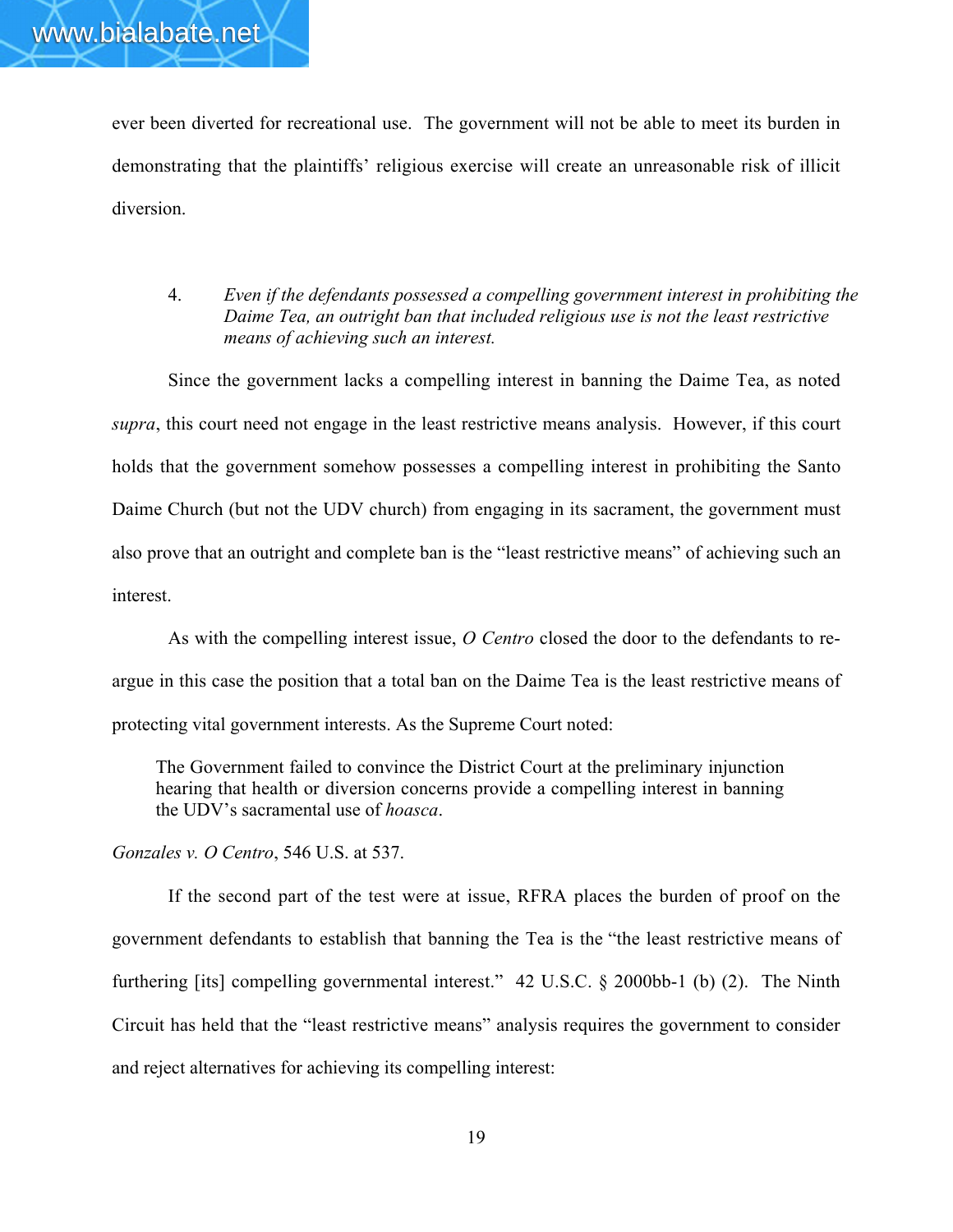[W]e admonished that a prison "cannot meet its burden to prove least restrictive means unless it demonstrates that it has actually considered and rejected the efficacy of less restrictive measures before adopting the challenged practice."

*Shakur*, 514 F.3d at 890 (*quoting Warsoldier*, 418 F.3d at 996); *see also Greene*, 513 F.3d at 989 (same).

A complete ban on a religious practice is usually held to be unwarranted, particularly where the practice can be "regulated within reasonable limits." *Prince v. Massachusetts,* 321 U.S. 158, 169 (1944). Evidence of "obvious easy alternatives" to the government's position of arrest, confiscation, and the resultant complete prohibition of the religion establishes that a total ban on the Tea is unreasonable.

One obvious alternative is the oversight adopted for regulating the religious use of peyote. The plaintiffs could submit reports on the amount of Daime Tea used for religious services. Obviously, the administrative requirements would be much less onerous for the tiny churches at issue here than for the 250,000 Native American peyote users. Plaintiffs' drug policy experts will testify that there are a number of ways to oversee the importation and distribution of the Tea that would not be onerous.

### D. Prohibiting the Santo Daime Church from Ingesting the Daime Tea as a Religious Sacrament, While Another Religious Denomination Is Permitted to Do So, Violates the Plaintiffs' Right to Equal Protection of the Laws.

Simply stated, the defendants have recently taken the position that they will no longer attempt to ban the importation of the UDV *hoasca* tea. Yet, the defendants continue to threaten the plaintiffs with arrest and prosecution for engaging in identical activities that the defendants no longer are attempting to criminalize. This is a clear deprivation of plaintiffs' right to equal protection of the laws. The Equal Protection Clause "is essentially a direction that all persons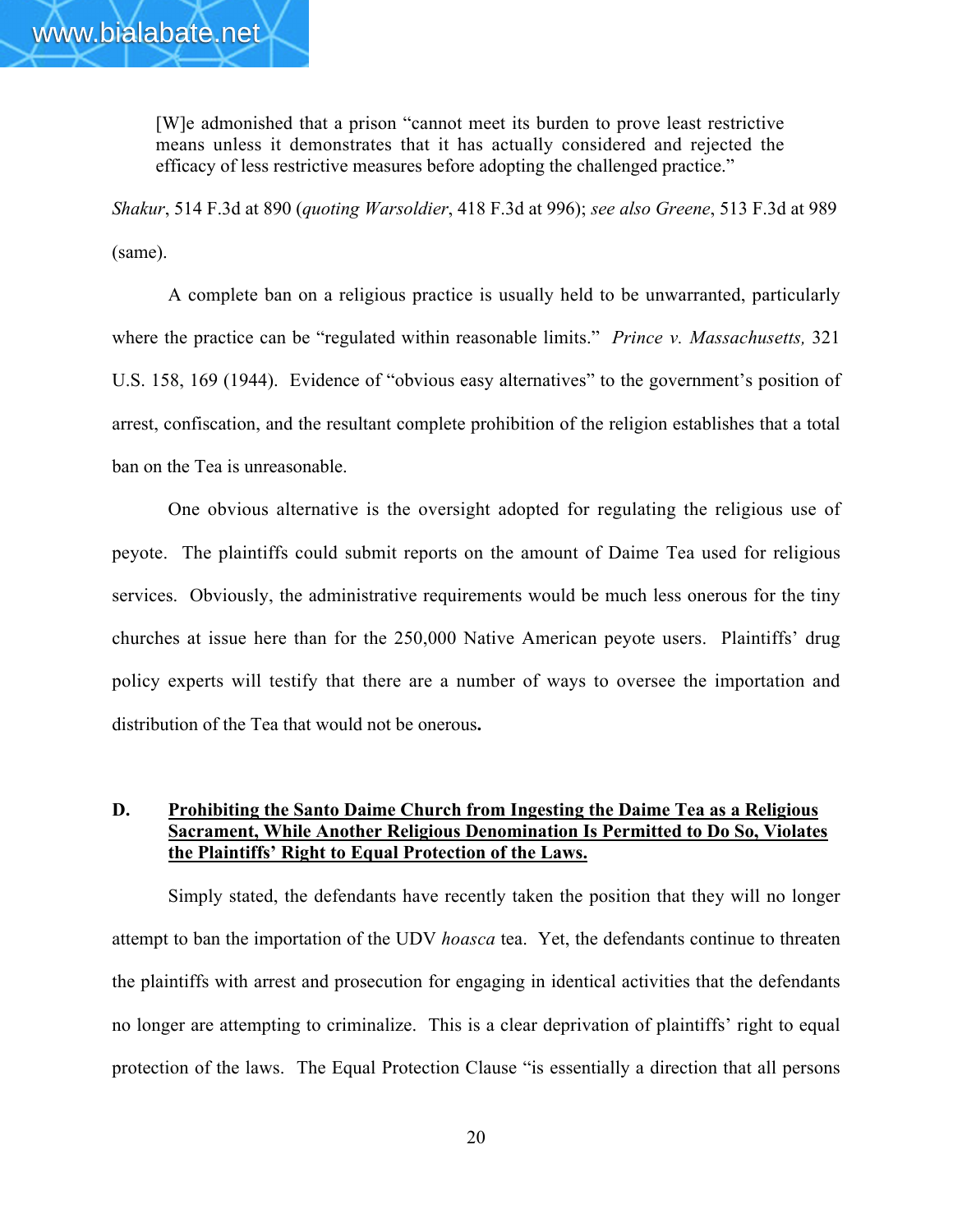similarly situated should be treated alike*." City of Cleburne v. Cleburne Living Center,* 473 U.S. 432, 439 (1985), *citing Plyler v. Doe,* 457 U.S. 202, 216 (1982). 21 The equal protection component of the Due Process Clause protects citizens from selective enforcement of the laws based upon religion. *United States v. Batcheldler,* 442 U.S. 114, 125, n.9 (1979).

Permitting the UDV to use the same substance that is denied to the plaintiffs violates these equal protection principles. In the prison context, the Ninth Circuit has held that "the Equal Protection Clause entitles each prisoner to 'a reasonable opportunity of pursuing his faith comparable to the opportunity afforded fellow prisoners who adhere to conventional religious precepts.' *Cruz* [*v. Beto*, 405 U.S. 319, 322 (1972)]." *Shakur*, 514 F.3d at 891 (emphasis added). There, the court reversed a ruling against a Muslim inmate requesting kosher meals that were provided to Jewish inmates. *See also Reed v. Faulkner*, 842 F.2d 960, 964 (7th Cir. 1988) (holding selective enforcement of hair length rules against some groups asserting religious exemption but not others could constitute violation of equal protection, despite the general validity of the rules). The equal protection rights of plaintiffs are even more extensive than those of prisoners, whose claims are judged under the deferential balancing test of *Turner v. Safley*, 482 U.S. 78 (1987). *Id.*

<sup>&</sup>lt;sup>21</sup> The Fifth Amendment to the United States Constitution provides that "[N]o person shall be . . . deprived of life, liberty, or property, without due process of law. . . ." These Fifth Amendment protections apply to the federal defendants. While the Fourteenth Amendment prohibits a State from "deny[ing] to any person within its jurisdiction the equal protection of the laws," the basic concept of fairness embodied in the Fourteenth Amendment applies to the federal government through the Fifth Amendment. *Bolling v. Sharpe,* 347 U.S. 497, 499 (1954). *See Schneider* v. *Rusk*, 377 U.S. 163, 168 (1964) ("[While] the Fifth Amendment contains no equal protection clause, it does forbid discrimination that is 'so unjustifiable as to be violative of due process'"). Fifth Amendment equal protection claims have been reviewed in the same manner as equal protection claims brought under the Fourteenth Amendment, with exceptions not relevant to this case. *See*, *e. g., Schlesinger* v. *Ballard*, 419 U.S. 498 (1975); *Jimenez* v. *Weinberger*, 417 U.S. 628, 637 (1974); *Frontiero* v. *Richardson*, 411 U.S. 677 (1973); *cf. Mathews v. Diaz*, 426 U.S. 67 (1976).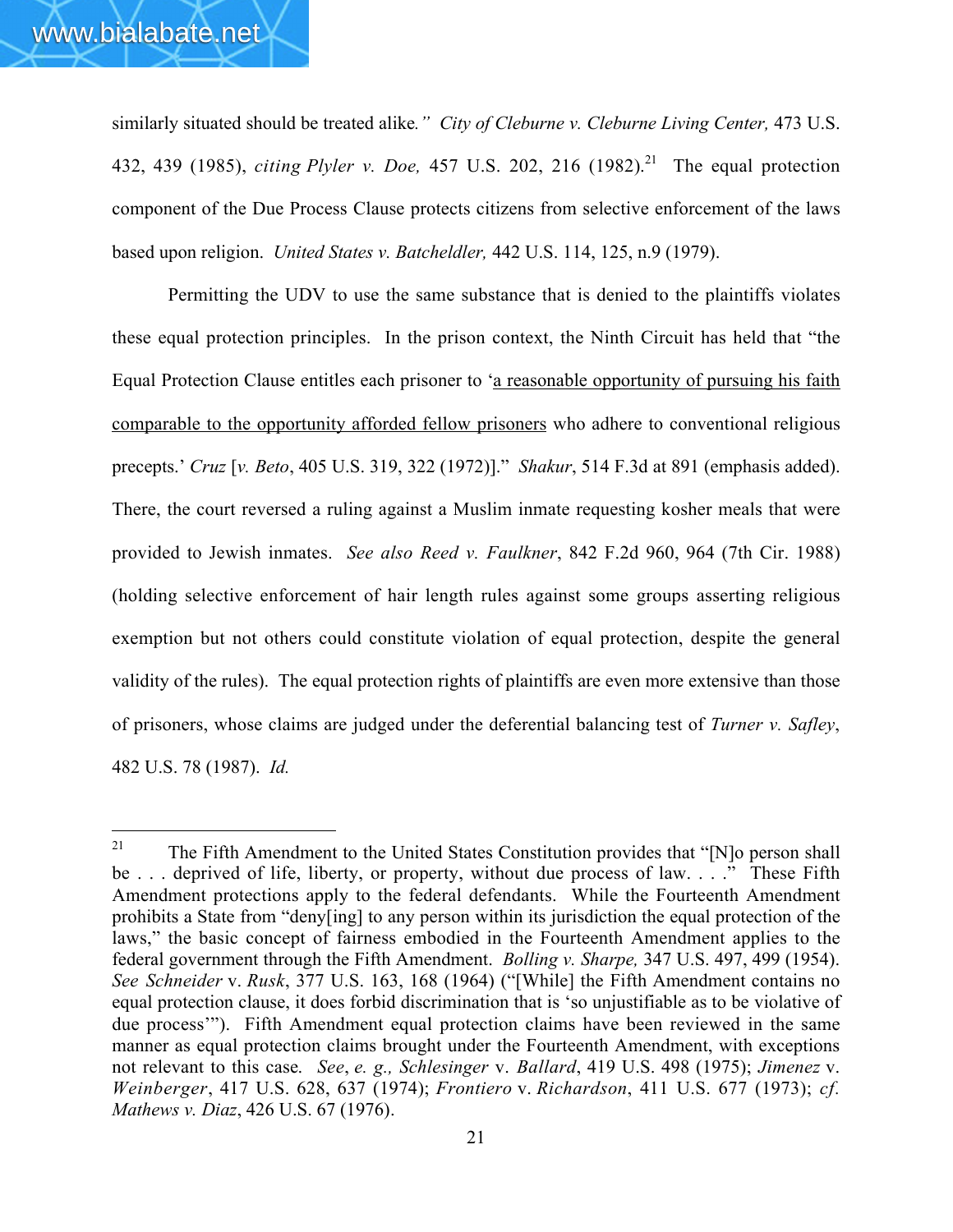The religious practices and other relevant issues establish that the Santo Daime and UDV are similarly situated. Defendants have announced that they are no longer opposing importation of the *hoasca* tea for the UDV, while Santo Daime enjoys no such exception. When the distinction is based on the particular religious denomination at issue, it cannot be upheld. *See United States v. Navarro-Vargas,* 408 F.3d 1184, 1206 (9<sup>th</sup> Cir. 2005) (courts may make judgments about selective prosecutions that violate the promise of due process or equal protection of the laws); *United States v. Armstrong*, 517 U.S. 456, 464 (1996) (the equal protection component of the Due Process Clause of the Fifth Amendment prohibits selective prosecutions based on "race, religion, or other arbitrary classification").

The evidence at trial will demonstrate that the UDV case is similar in many respects to this case.<sup>22</sup> The UDV is a Brazilian religion and the sacred Tea is the sacrament of both religions, which are syncretic Christian religions. Both Teas are made from the same two plants native to the Amazon River. As in the case of the sacred Daime Tea, the sacramental *hoasca* Tea contains a small amount of naturally occurring DMT. And, as in the case of the sacred Daime Tea, the UDV *hoasca* Tea is imported from Brazil, after religious leaders (*Mestres*) of the UDV prepare it during a religious ritual held in Brazil for that purpose.<sup>23</sup> Both religions consider that, when they receive the sacramental Teas, they receive the Divine Holy Spirit. At trial, plaintiffs will demonstrate that they are similarly situated to the UDV in all relevant aspects and, therefore, are entitled to equal treatment with respect to the Daime Tea. Indeed, the government conceded as much in their Merits Brief wherein the Solicitor stated:

<sup>22</sup> *See O Centro Espírita Beneficente União do Vegetal (UDV) v. Ashcroft*, Civ. No. 00- 1647 JP/RLP (D.N.M. 2000) (Plaintiffs' Complaint).

<sup>23</sup> *O Centro v. Clement,* CV 00-1647JP RLP (D. N. M., First Amended Complaint) (September 21, 2007).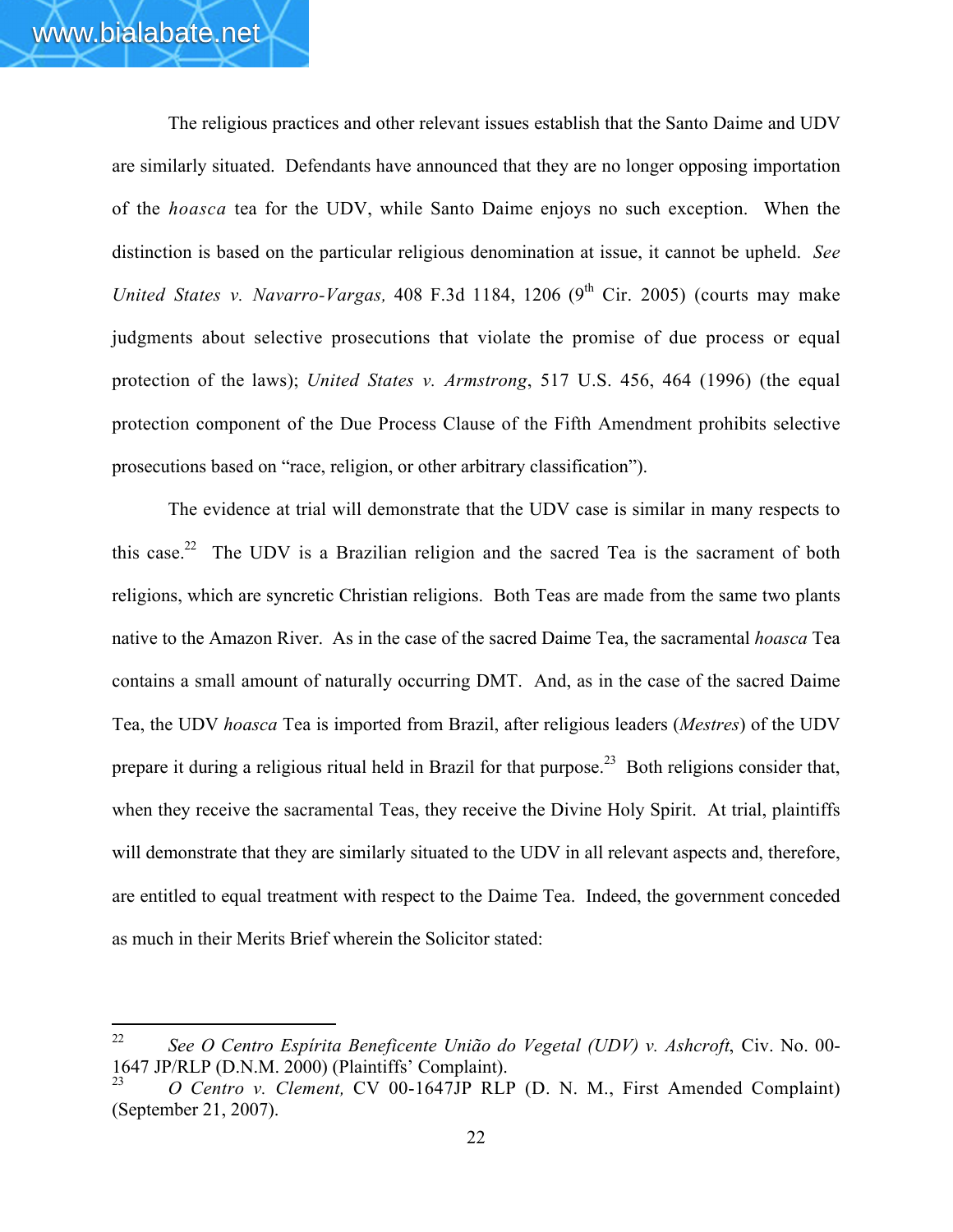At a minimum, an equivalent exemption will be demanded by other religious groups that use ayahuasca, like the Santo Daime Church.<sup>[24]</sup> While the Santo Daime Church has more broadly opened its hoasca ceremonies to others, J.A. 178, 587, courts may consider differences in evangelistic theology to be a tenuous basis for selectivity in governmental accommodations. Courts might also be concerned that a selective accommodation would effectively give the UDV a competitive advantage over the Santo Daime Church in the religious "marketplace of ideas."

In any event, the evangelistic differences between UDV and Santo Daime may not be that great.<sup>25</sup> The Santo Daime Church is entitled to equal treatment under the law.

### III. CONCLUSION

The continuing threats by defendants to arrest and prosecute members of the Santo Daime Church have caused the plaintiffs to live in fear and practice their religion underground. Plaintiffs fear for their lives, their homes, their families, their jobs and, in some instances, their professional licenses. The dearth of any evidence proving any harm caused by this sincere religious exercise demonstrates that the substantial burden on plaintiffs' religious freedom cannot be justified by any legitimate interest, much less a compelling one. Finally, defendants have not ceased the threat to plaintiff Goldman and to other members of the Santo Daime faith that, if the government determines that the Church is holding services, defendants will come after them. Coupled with six years of failed government appeals based on its meritless "compelling

<sup>&</sup>lt;sup>24</sup> The Solicitor's use of the phrase "will be demanded" was not an entirely accurate representation to the Court. The Solicitor's brief was written in 2005. Negotiations with the Santo Daime under Attorney General Reno's explicit direction began in 2000. Indeed, at the first meeting held at Attorney General Reno's direction in Washington, in the year 2000, the Solicitor General's office had a representative present who participated in the discussions. Thus, long before writing the brief, the Solicitor already knew that the Santo Daime had made demands that the government cease its illegal activity of interfering with transporting the sacred Tea into the United States.

Appellants' Merits Brief at 21-22 (available to this court upon request).